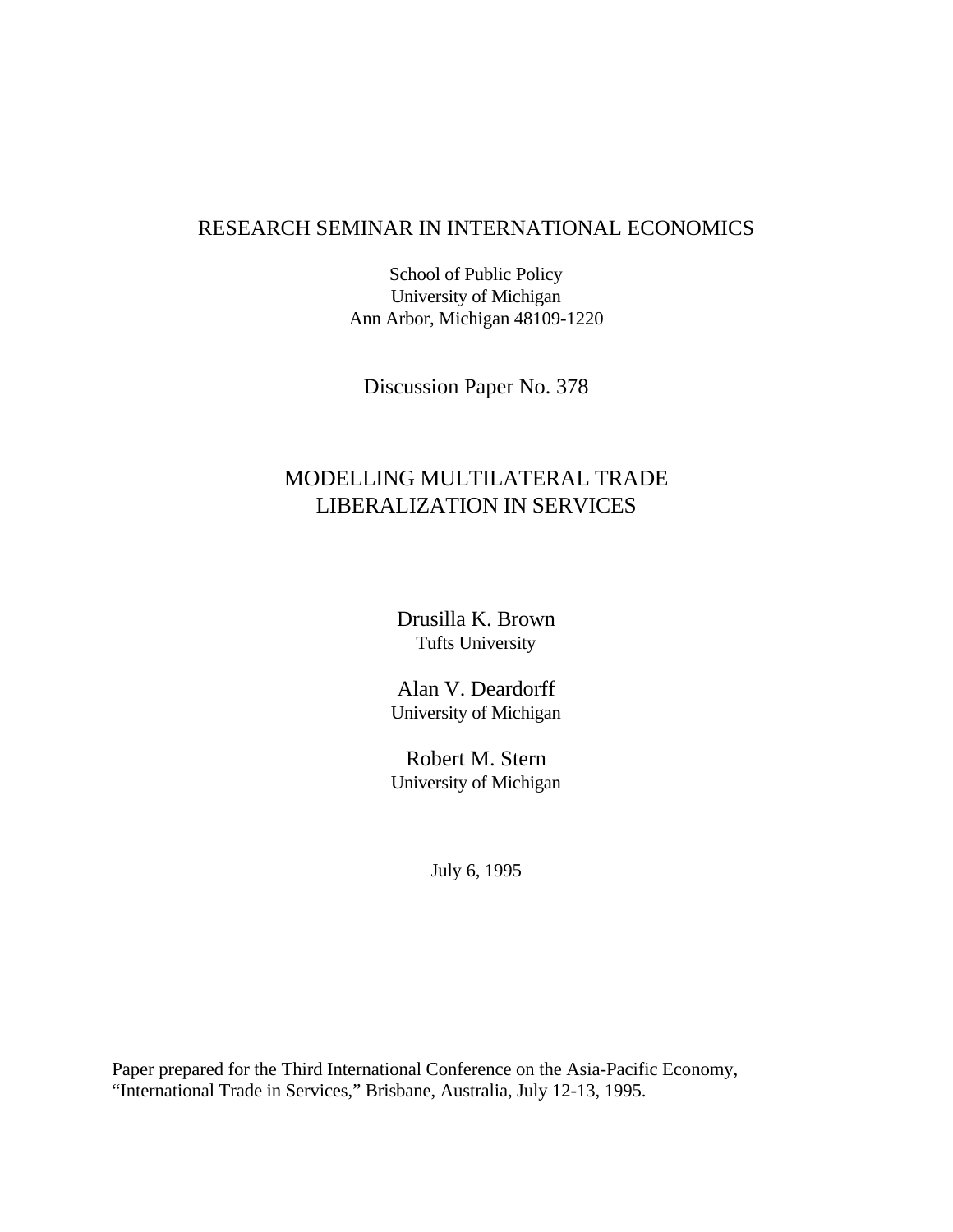# **MODELLING MULTILATERAL TRADE**

# **LIBERALIZATION IN SERVICES**

**Drusilla K. Brown, Tufts University Alan V. Deardorff, University of Michigan Robert M. Stern, University of Michigan**

Paper prepared for the Third International Conference on the Asia-Pacific Economy, "International Trade in Services," Brisbane, Australia July 12-13, 1995

> Revised, April 24, 1996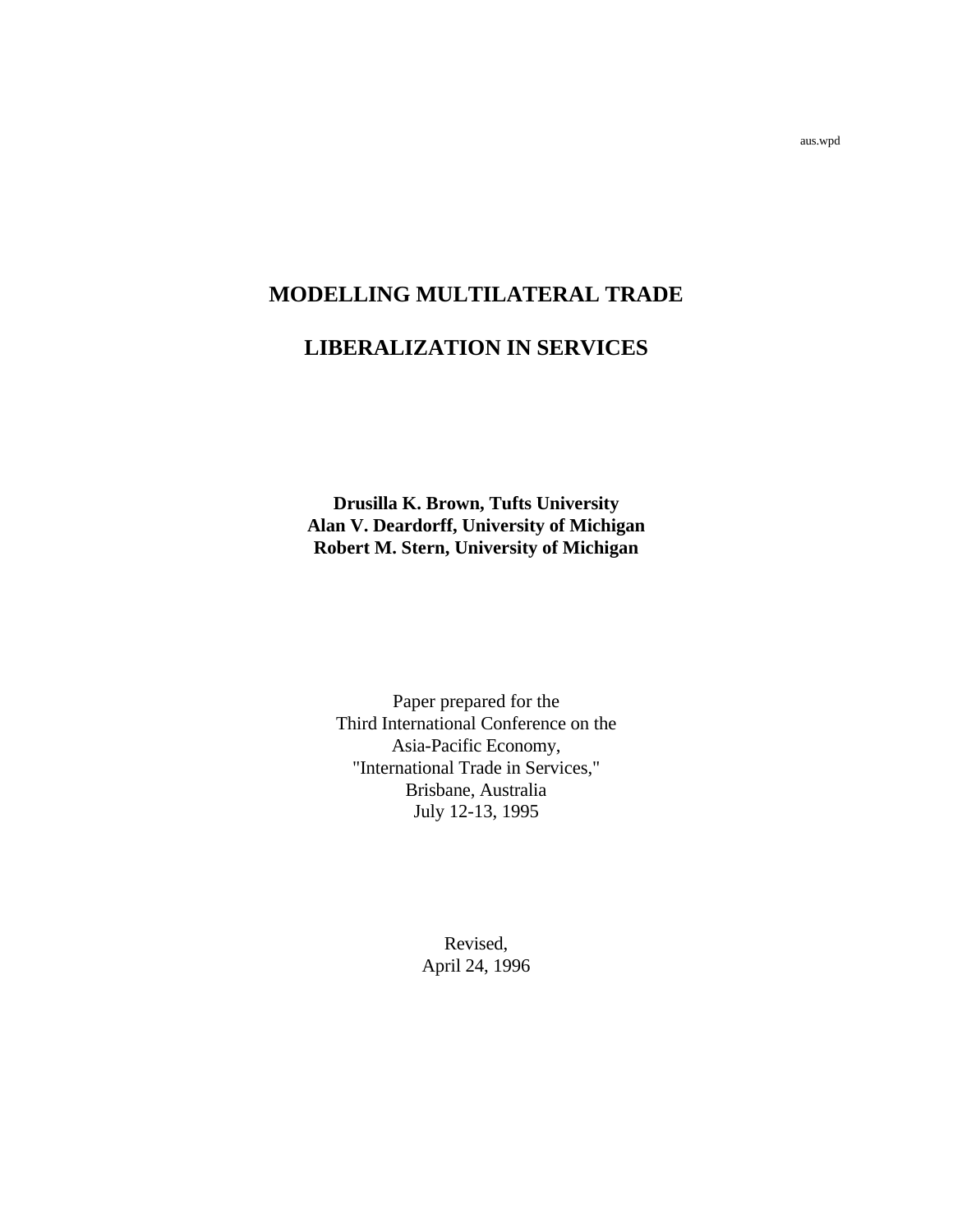#### **ABSTRACT**

# **MODELLING MULTILATERAL TRADE LIBERALIZATION IN SERVICES**

**Drusilla K. Brown, Tufts University Alan V. Deardorff, University of Michigan Robert M. Stern, University of Michigan**

 We examine the importance of various characteristics of services for the modelling of the effects of trade liberalization in services. We consider first the characteristics that our own computable general equilibrium (CGE) modelling framework has been designed to address: variety, scale, and competition. Modifying it somewhat so as to distinguish the separate roles of these characteristics, we find the characteristics to be relatively unimportant for the conclusions that one reaches about the effects of trade liberalization on the economy. We then consider other characteristics that may distinguish services from goods, and ask whether these also need to be taken into account in such modelling exercises. With one exception we conclude that these characteristics are unlikely to play an important role in future models of trade liberalization. The one exception is a characteristic identified by Ethier and Horn (1991), who saw producers of services as specializing their products to the particular needs of their customers. While it does not seem feasible at this time to incorporate this feature into a manageable CGE framework, we believe that it could have interesting and important implications for our understanding of the effects of trade liberalization if it were ever done.

**Keywords:** Trade in Services **Correspondence:** Trade Liberalization

Alan V. Deardorff **JEL Subject Code:** F13 Department of Economics University of Michigan Ann Arbor, MI 48109-1220

> Tel. 313-764-6817 Fax. 313-763-9181 E-mail: alandear@umich.edu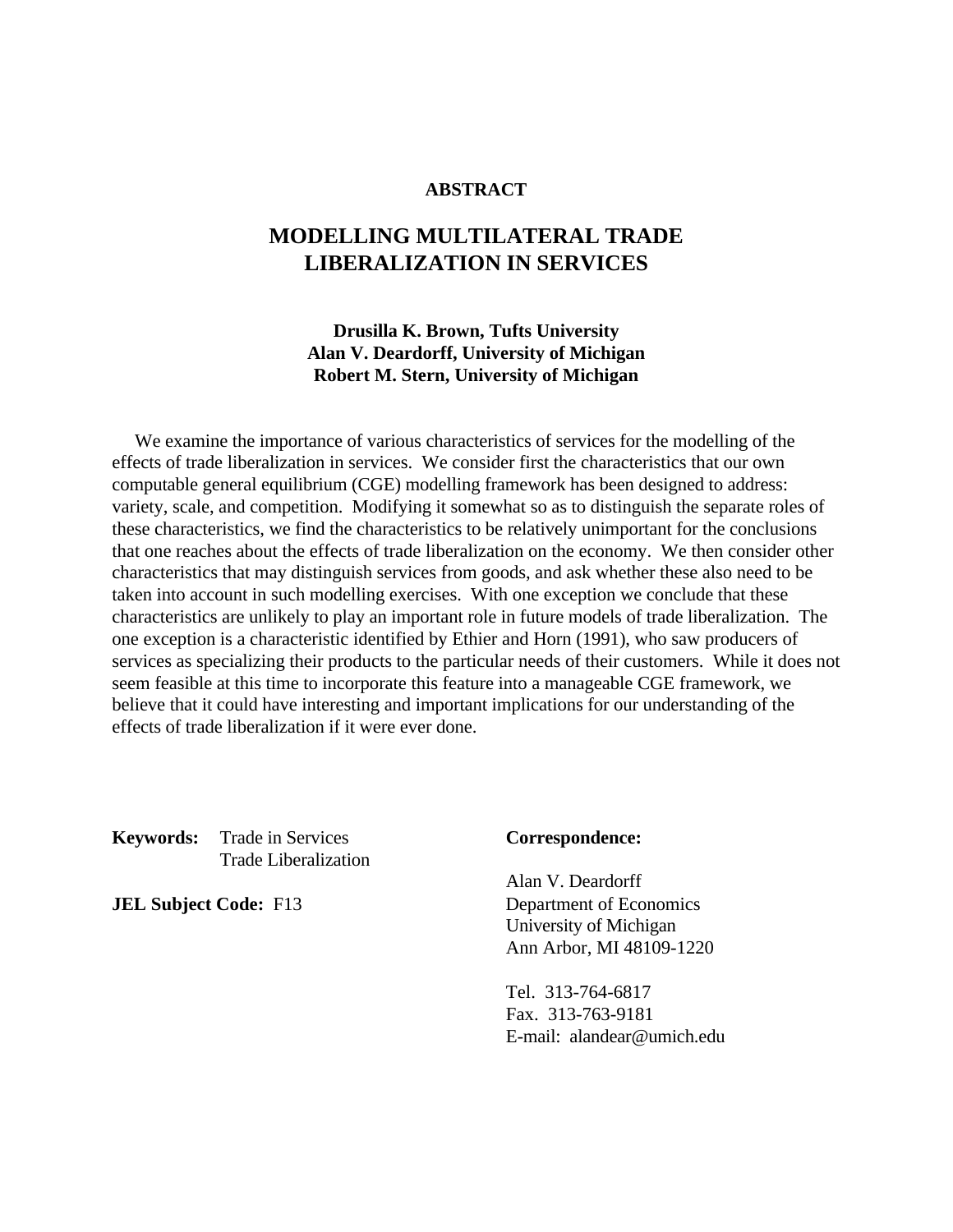# **MODELLING MULTILATERAL TRADE LIBERALIZATION IN SERVICES\***

# **Drusilla K. Brown, Tufts University Alan V. Deardorff, University of Michigan Robert M. Stern, University of Michigan**

#### **Executive Summary**

In this paper we examine the importance of various characteristics of services for the modelling of the effects of trade liberalization in services. The analysis takes two forms. First, we use our computable general equilibrium (CGE) modelling framework to compute the effects of a hypothetical liberalization of trade barriers in service industries, as this would affect trade, output, and employment in an eight country/region model of the world economy. The analysis is repeated four times, incorporating varying assumptions about the roles of product variety, increasing returns to scale, and the nature of competition in the services industries. Comparing across these model solutions, we find that these particular industry characteristics make very little difference for the calculations of the effects of liberalization. This is reassuring, since there is little empirical basis for choice among these assumptions. It appears, therefore, that at least within the context of our own CGE model, analysis of the effects of prospective trade liberalization need not wait for improved data on at least these aspects of the services industries.

<sup>\*</sup>The authors have benefitted from the comments and suggestions of Colin Hargreaves and an anonymous referee.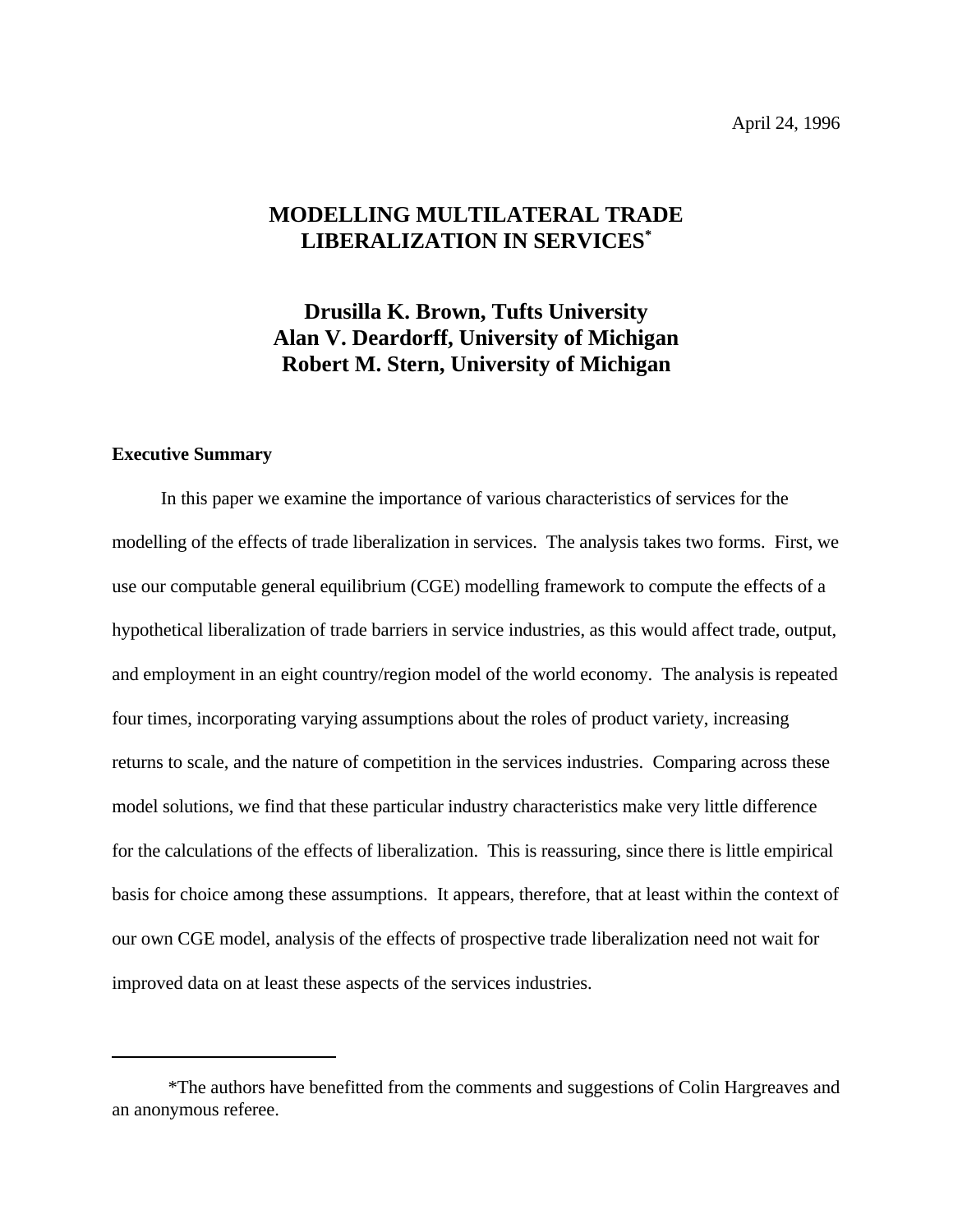In the second part of our analysis, we depart from the formal modelling structure of the Michigan CGE modelling framework and consider a more informal discussion of the roles that other service industry characteristic may play in determining the effects of liberalization. Many distinctive features of services production and trade have been suggested over the year as setting services apart from goods. These include the movement of factors internationally to permit onsite production of services, the perishability of services, the distinctive nature and size of transport costs in services, the role of traditional comparative advantage in determining patterns of services trade, and the embodiment and disembodiment of services into and out of goods. For all of these features, our analysis suggests that they either are not of special importance for the issue at hand, the effects of trade liberalization, or, in some cases, that they are important but are not distinctive to markets for services. There is one additional characteristic, however, that has been identified by Ethier and Horn (1991) that we believe does pose the potential for causing a divergence between the effects of trade liberalization in goods and that in services. This is the fact that many services may be customized to the needs of individual purchasers. We do view this as a potentially critical property of services for the effects of their international trade, although at the present time it does not seem possible to incorporate this property into any formal empirical analysis.

We conclude, then, that in almost all respects, the widely discussed differences between services and goods, though of course very interesting and important in their own right, are not of critical importance for the particular issue of determining the effects of trade liberalization in services.

- 2 -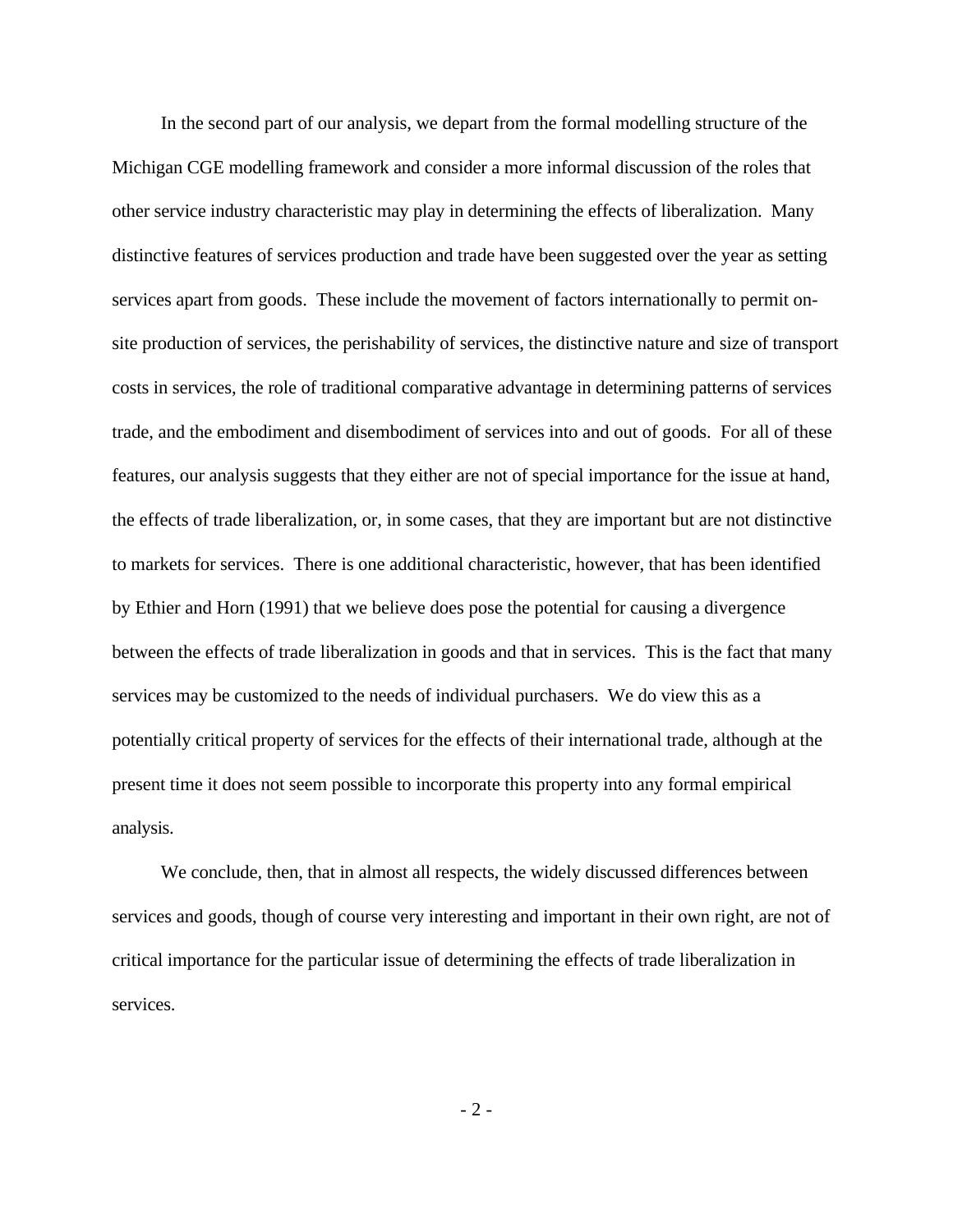#### **I. Introduction**

The Michigan Modelling framework, which was developed originally for the purpose of calculating the sectoral and other effects of multilateral and regional trade liberalization in goods, has recently been expanded to include trade in services. This paper will report some illustrative results of the expanded model, focusing primarily on its quantitative results for some scenarios in which crude estimates of barriers to trade in services (taken from Hoekman (1996)) are reduced on a multilateral basis. Attention is given to the role of market and industry structure in these results, in an effort to ascertain the extent to which results depend on whether services sectors are modelled as perfectly competitive versus monopolistically competitive, and in the latter case on the extent to which economies of scale and variety play a role in production functions and preferences.

The growing literature on services, and especially on trade in services, has emphasized a variety of ways that services are distinct from goods.<sup>1</sup> Indeed, an important focus of this conference is on exactly that issue and the ways that the special characteristics of services ought to be incorporated into economic models. Nonetheless, the Michigan Model's extension to trade in services reported here has essentially treated services as being qualitatively the same as goods. Therefore a second purpose of this paper will be to examine many of the characteristics that have been suggested as unique or especially important for services and to discuss why their inclusion in the Michigan Modelling framework has not been attempted.

<sup>&</sup>lt;sup>1</sup>See for example Hill (1977), Hindley (1984), Deardorff (1985), Stern (1985), and Hoekman (1994).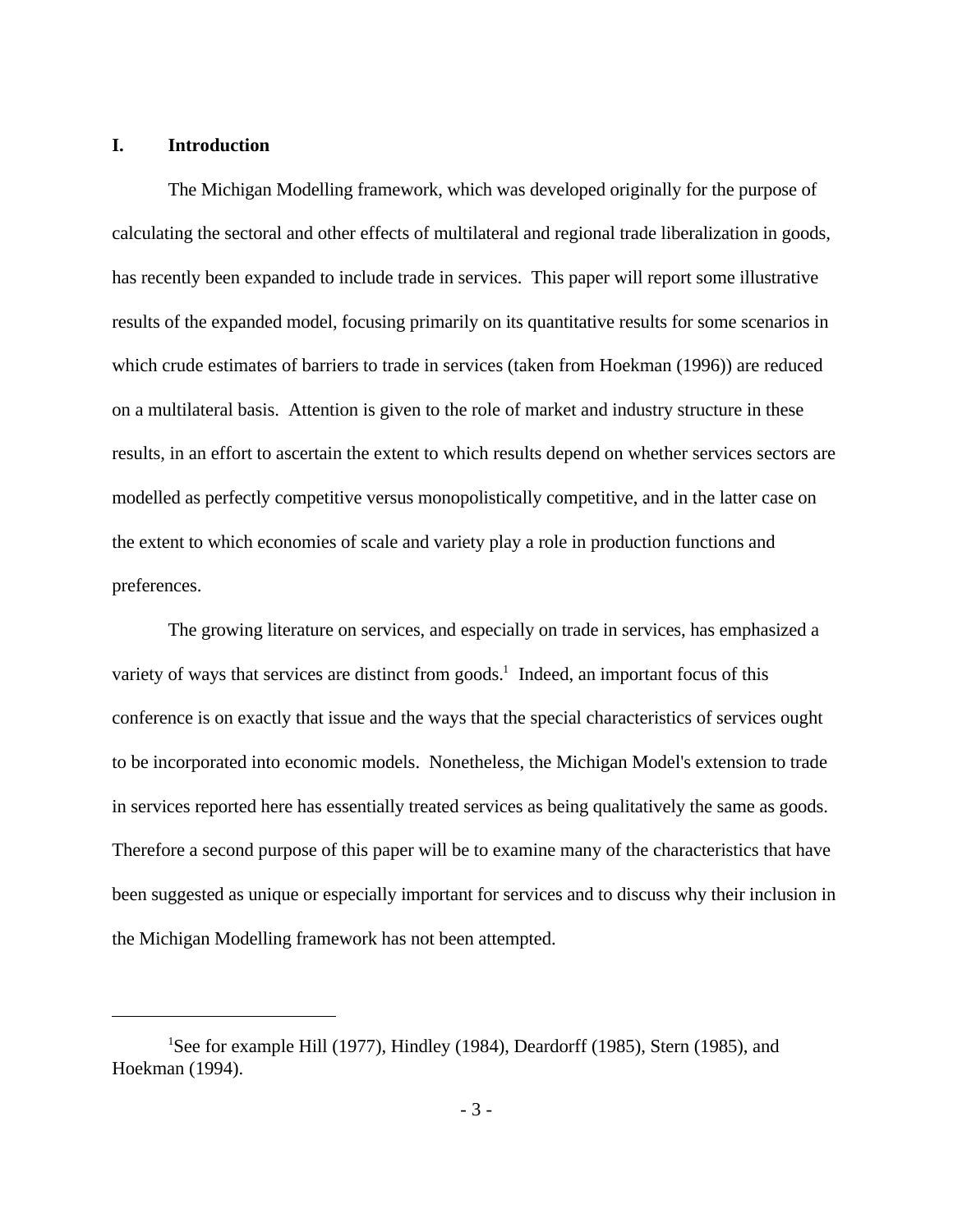To some extent, these reasons will draw attention to many of the limiting features that we believe are necessary in a large-scale CGE model that is intended to address issues of multilateral trade liberalization. That is, there is a need to model simultaneously the markets of multiple industries and multiple countries, and to do so in a way that will be reasonably transparent in the economic linkages and effects that drive the results. This imposes a somewhat minimalist structure on what can be attempted at the industry level. The question, then, is whether any of the purported special characteristics of services that we omit from our model are so important as to cast serious doubt on the usefulness of the results that we obtain. We will address these issues too in the course of our discussion, although our answers here are necessarily speculative.

In Section II we provide a brief introduction to the current structure of the Michigan Model, focusing especially on the aspects of the model that are important for the analysis undertaken here. That analysis is introduced in Section III, which also presents the results of our model for a hypothetical policy exercise of multilateral trade liberalization in services. The results are presented for four scenarios, or separate solutions of the model, in which differing assumptions are made about the structure of services industries and markets. The section concludes with a comparison of these results and an indication of the importance (or lack thereof) of the assumptions that have been tried.

These results, as will be seen, suggest that within the range of assumptions that we have employed, it makes very little difference for our calculations of the effects of trade liberalization which particular assumptions we use. In view of the common perception that services differ from goods in ways that we have not captured, we therefore turn in Section IV to a discussion of these other issues. Our conclusion there is that, while there are many potential economic mechanisms

- 4 -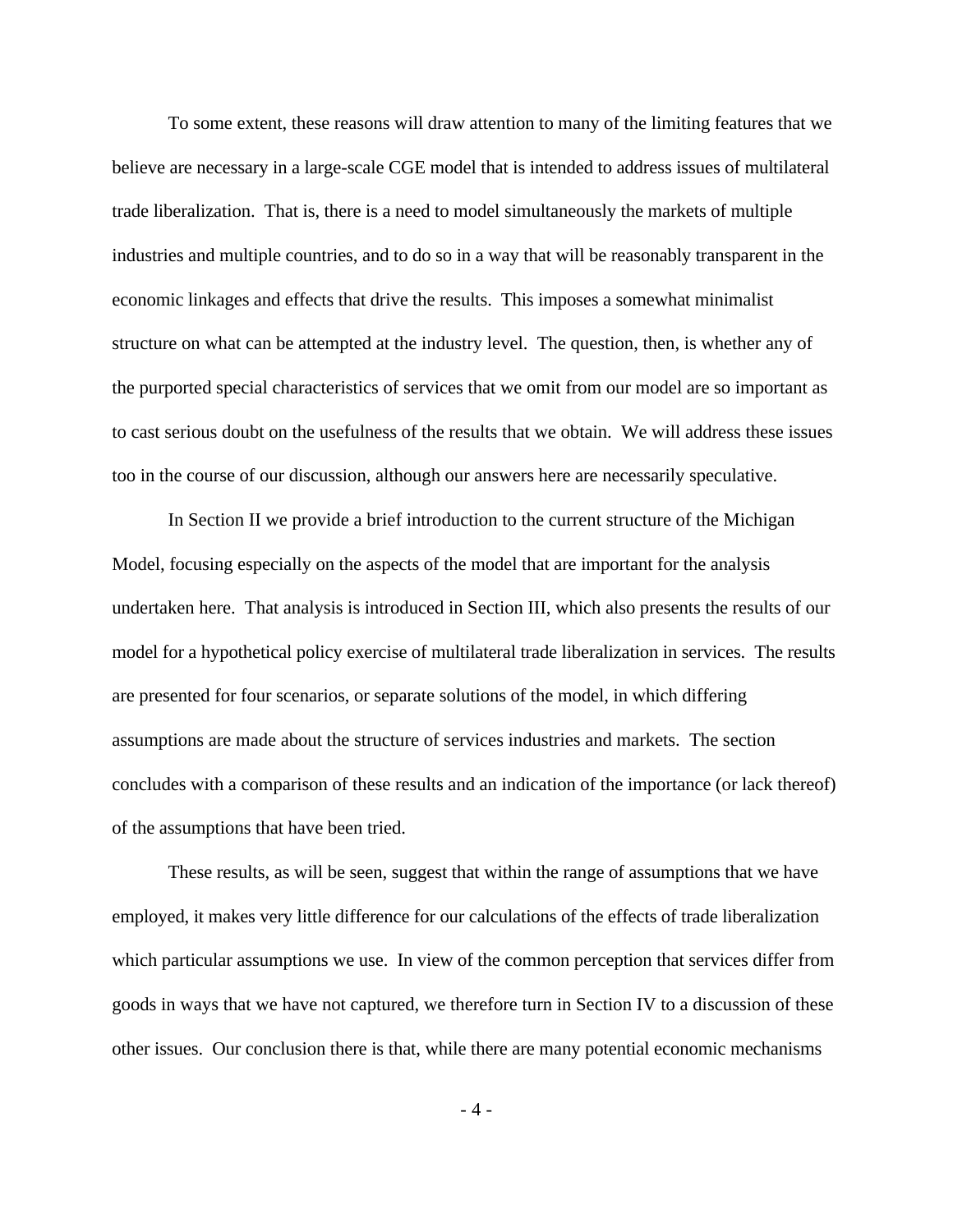and linkages that might well change the calculations of the effects of trade liberalization if they were taken into account, these omissions from our model are not unique to services. By and large, we do not find trade in services to be particularly special, from an economic behavioral standpoint, in ways that should matter for the effects of trade liberalization. As services come to play an increasing role in the future of multilateral trade liberalization, therefore, we recommend that they be incorporated into analyses of trade liberalization in largely the same ways that have been used for goods, and that further efforts to refine the modelling of services should attend to the same issues that are understood to be potentially important for trade in goods. Services are very special, however, in terms of the difficulty of collecting (and sometimes in even defining) the data that are needed for analyses of this sort. Therefore further effort is also needed to establish a reliable data base on trade in services that will be comparable to and compatible with the data on goods that are already available.

There are very difficult problems in measuring international services transactions, e.g., as in the case of electronic data services and information flows. These have been discussed in detail by Stern and Hoekman (1987) and Hoekman and Stern (1991), among others, and they arise in part from the fact that there are a variety of modes of supplying services internationally. The cross-border movement of services themselves is only one of the possible modes of supply. Some services require a local presence in the form of foreign direct investment or movement of workers. Others require that consumers of services move to the supplying country. These issues will be touched on later in the paper, although for the most part they pose greater problems of data collection than of modelling.

- 5 -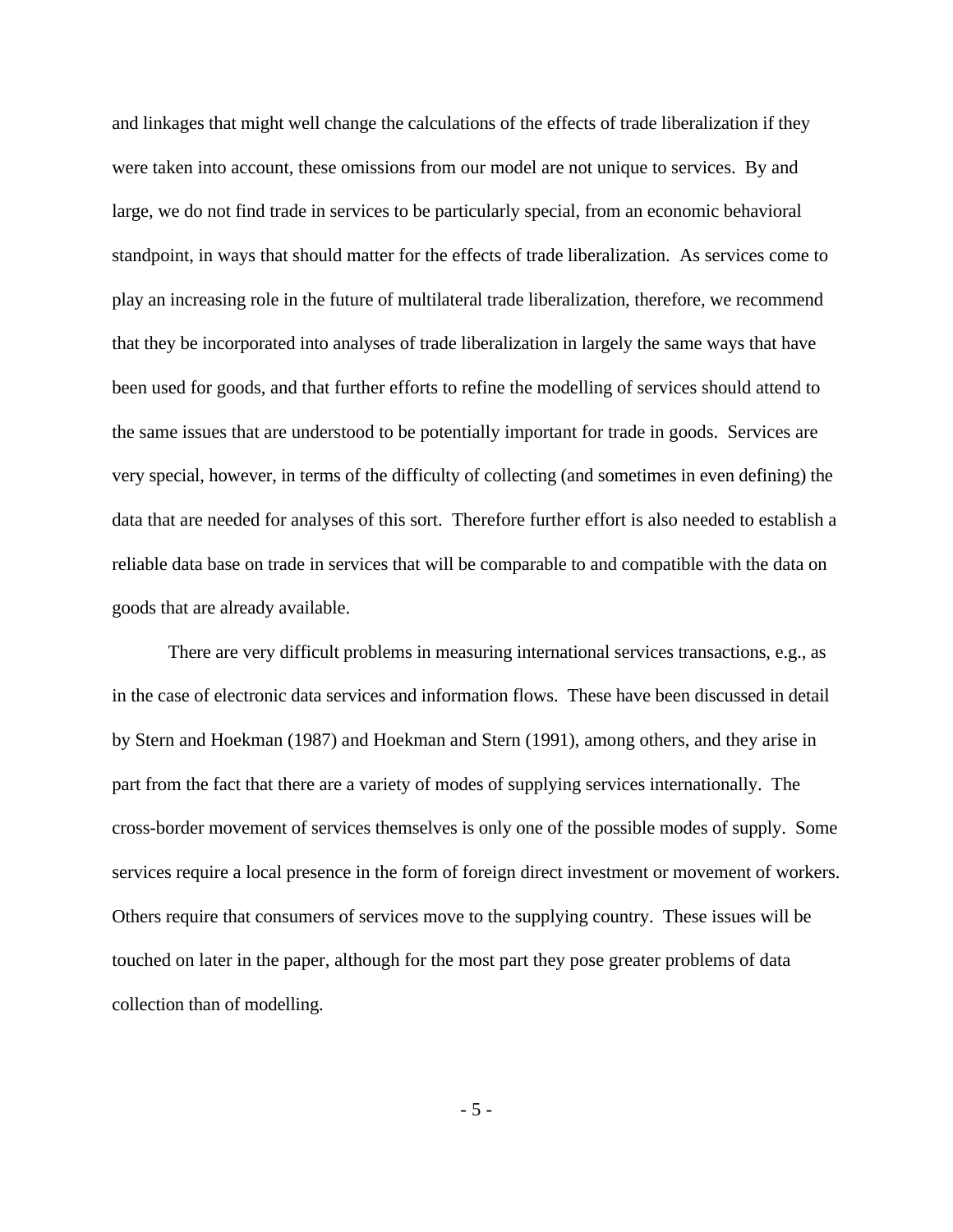#### **II. Introduction to the Michigan Modelling Framework**

The Michigan Modelling Framework was first developed in the mid-1970s with a series of papers by two of the present authors using a 34-country, 29-industry computable general equilibrium (CGE) model that was based on, among other things, assumptions of perfect competition and Armington-differentiation of products by country of origin.<sup>2</sup> More recently, building also upon the U.S.-Canada model of Brown and Stern (1989), the present authors have constructed a series of CGE models that have incorporated assumptions of monopolistic competition, increasing returns to scale, and differentiation of products by firm rather than by country of origin. We have constructed these models for a reduced number of countries and country aggregates, drawing upon and combining the same 34 countries used in the earlier work. These models have included a four country/region model of the NAFTA in Brown, Deardorff and Stern (BDS) (1992a, b) and several eight country/region models designed to study the formation of free trade areas among countries in the western hemisphere in BDS (1996a) and in East Asia in BDS (1996c). Most recently we have also developed other eight country/region models to examine association with the European Union for Tunisia in BDS (1995) and for countries in Eastern Europe in Brown et al. (1996b).

In Brown et al. (1996) we applied the modelling framework to analysis of the Uruguay Round of multilateral trade liberalization, setting out to model liberalization in both goods and services. In the event, we were persuaded by Hoekman (1996) that no real liberalization of services trade actually took place in the Uruguay Round. The achievements of the services negotiations thus had more to do with setting up a framework for future negotiations. Therefore,

<sup>&</sup>lt;sup>2</sup>See Deardorff and Stern (1986, 1990).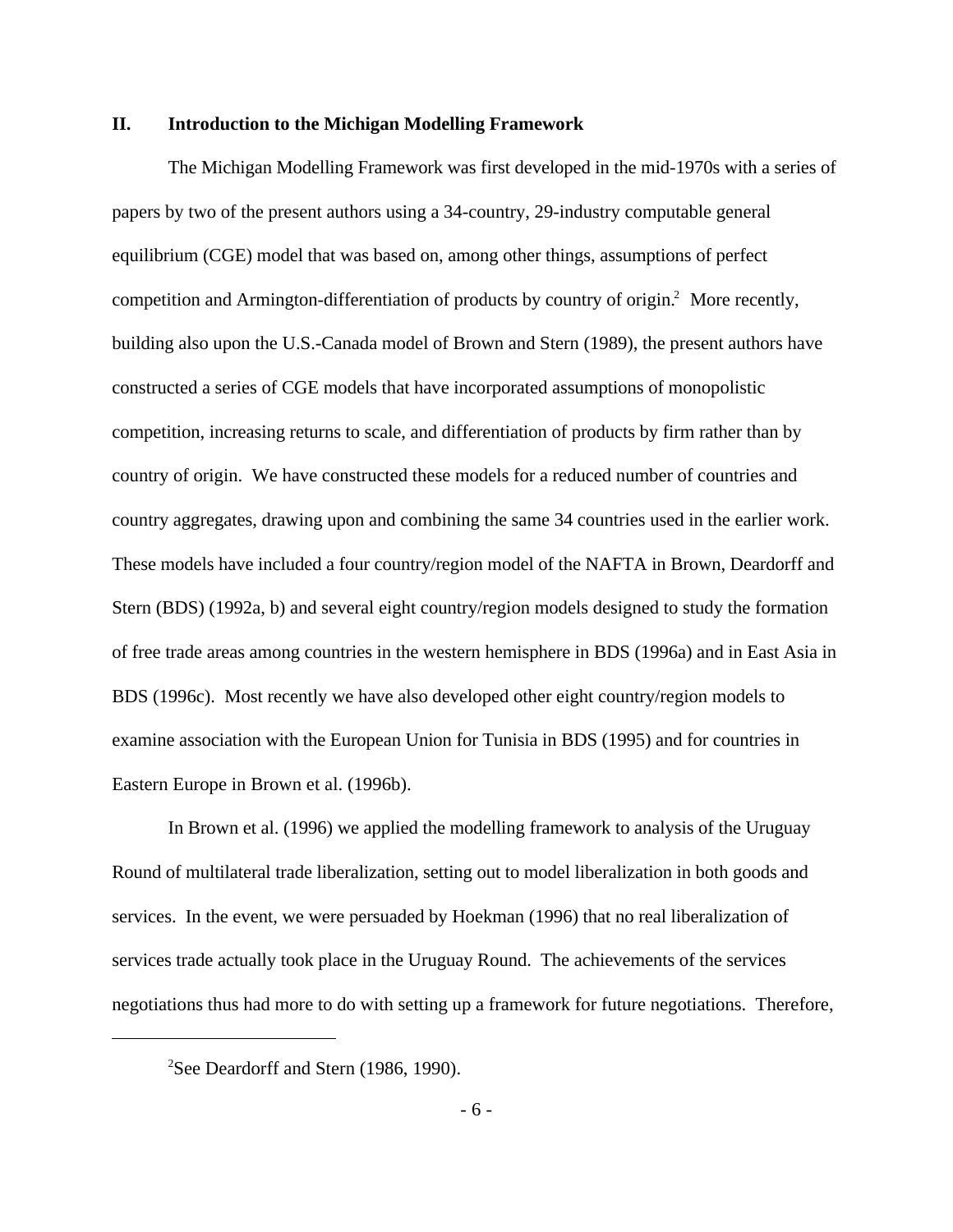our analysis of services liberalization in Brown et al. (1996) was a hypothetical one, examining an arbitrary 25% multilateral reduction in the ad valorem tariff equivalents of barriers to trade in services, as these had been "guesstimated" by Hoekman (1996). It is that hypothetical policy experiment that we will explore further here.

The version of the model used for this purpose has the 34 countries of our database grouped into the following eight countries/regions: United States, Canada, Mexico, Europe, Japan, Asian Newly Industrializing Countries, Australia/New Zealand, and a group of Other Major Trading Nations.<sup>3</sup> All remaining countries of the world are consigned to a residual rest-ofworld to close the model. The sectoral coverage in each country/region consists of 29 sectors, all of which are tradable. These include one agricultural sector, 21 manufacturing sectors, one mining sector, and five services sectors.<sup>4</sup>

Our modelling framework allows industries to be modelled as either perfectly competitive with Armington product differentiation by country of origin, or as monopolistically competitive with product differentiation by firm, along the lines of Dixit and Stiglitz (1977). The latter will be explained more fully in a moment. As has become familiar in the literature on international CGE modelling<sup>5</sup>, some form of product differentiation is necessary in order to generate models with

Europe includes the 15 members of the European Union plus Norway and Switzerland; <sup>3</sup> the Asian NICs include Hong Kong, South Korea, Singapore, and Taiwan; and the Other Major Trading Nations include Argentina, Brazil, Chile, Colombia, India, Israel, Turkey, and Venezuela.

<sup>&</sup>lt;sup>4</sup>For a complete list of these industries see almost any of the cited publications by Brown, Deardorff, and Stern. The services sectors are identified below in Table 1.

<sup>&</sup>lt;sup>5</sup>See Srinivasan and Whalley (1986).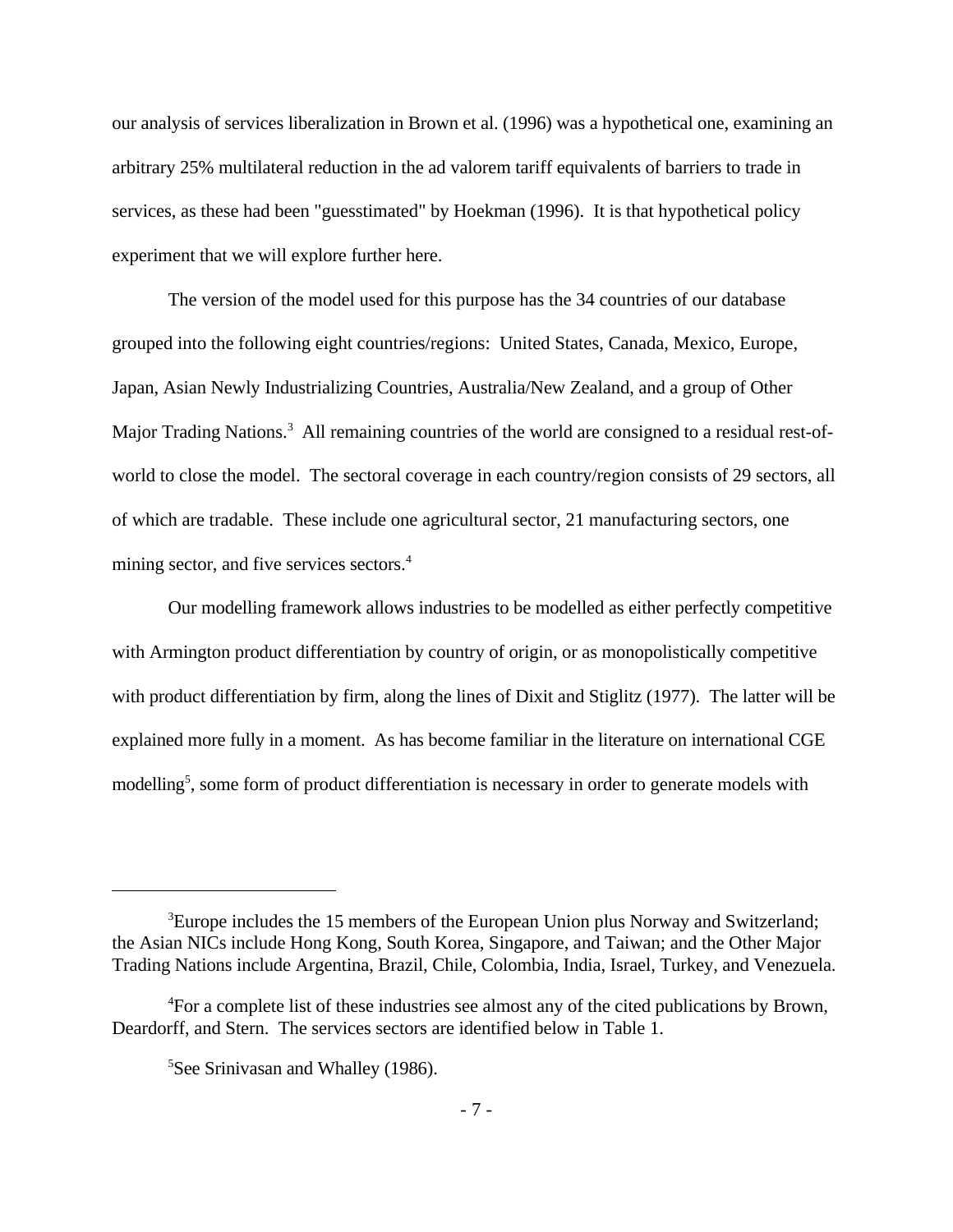feasible levels of aggregation that are also consistent with empirically observed flows of intraindustry trade and responsiveness of trade to changes in prices.

As introduced by Dixit and Stiglitz (1977) and incorporated into trade theory by Krugman (1979) and Helpman and Krugman (1985) among others, the standard monopolistic competition model is based on a utility function of the form

$$
U = \left(\sum_{i=1}^{n} c_i^{\rho}\right)^{1/\rho}
$$
 (1)

where  $1 > \rho = (\sigma - 1)/\sigma > 0$  and  $\sigma > 1$  is the elasticity of substitution among the *n* varieties of a good, each of which is produced by a different firm, *i*, and consumed at level *ci* . This is combined with a cost function that includes both a fixed cost and a constant marginal cost,

$$
C = C_0 + cx \tag{2}
$$

where  $x$  is output of the representative firm. For a given number,  $n$ , of identical firms, each one faces a (positive) elasticity of demand under Cournot competition of

$$
\eta = -\frac{p}{x} \frac{dx}{dp} = \sigma - \frac{(\sigma - 1)}{n}
$$
 (3)

and it maximizes profit by setting a markup of price over marginal cost as follows:

$$
p = \left(\frac{\eta}{(\eta - 1)}\right)c\tag{4}
$$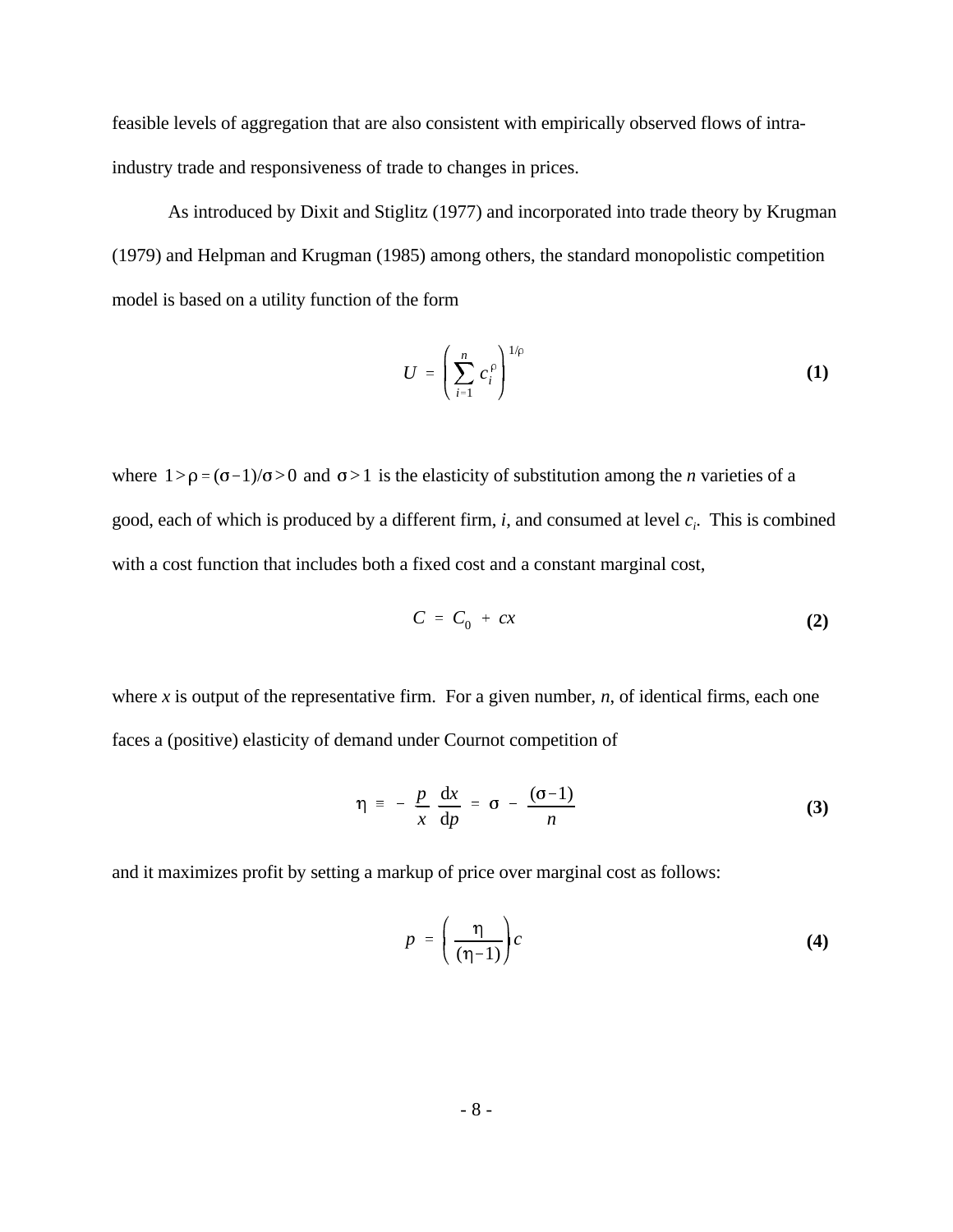Finally, there is free entry, so that *n* adjusts until profits are eliminated,  $p = C/x$ , which with (2) gives

$$
x = \frac{C_0}{c}(\eta - 1) \tag{5}
$$

Variety and scale economies play specific roles in this model, intertwined with the degree of competition. An increase in industry demand<sup>6</sup>, for example, causes firms to sell more at their initial markups and thus to make profits. This attracts new entrants, raising *n* in (3) and increasing the demand elasticity faced by each firm. Firms therefore reduce their markups, following (4), and a new free-entry equilibrium is found as in (5) with greater output per firm.

our many-country CGE model), consumers demand the same quantity,  $c_i = c$ , of each variety and The economy gains from this process through three channels. First, greater competition and reduced markups mean that consumer choices are less distorted, since they are responding to prices that are closer to marginal costs. Second, increased output per firm means that average costs are reduced, reflecting the increasing returns to scale that are implicit in the presence of the fixed cost in (2). And third, the increased number of firms provides increased variety to consumers, who gain utility independently of the total quantity demanded. To see this last point, note that with identical firms all selling at the same price (again a simplicity that is not present in (1) becomes

 ${}^{6}$ Due to opening of markets, perhaps, although this requires a more cumbersome formulation, such as appears in our CGE model, that distinguishes firms from different countries.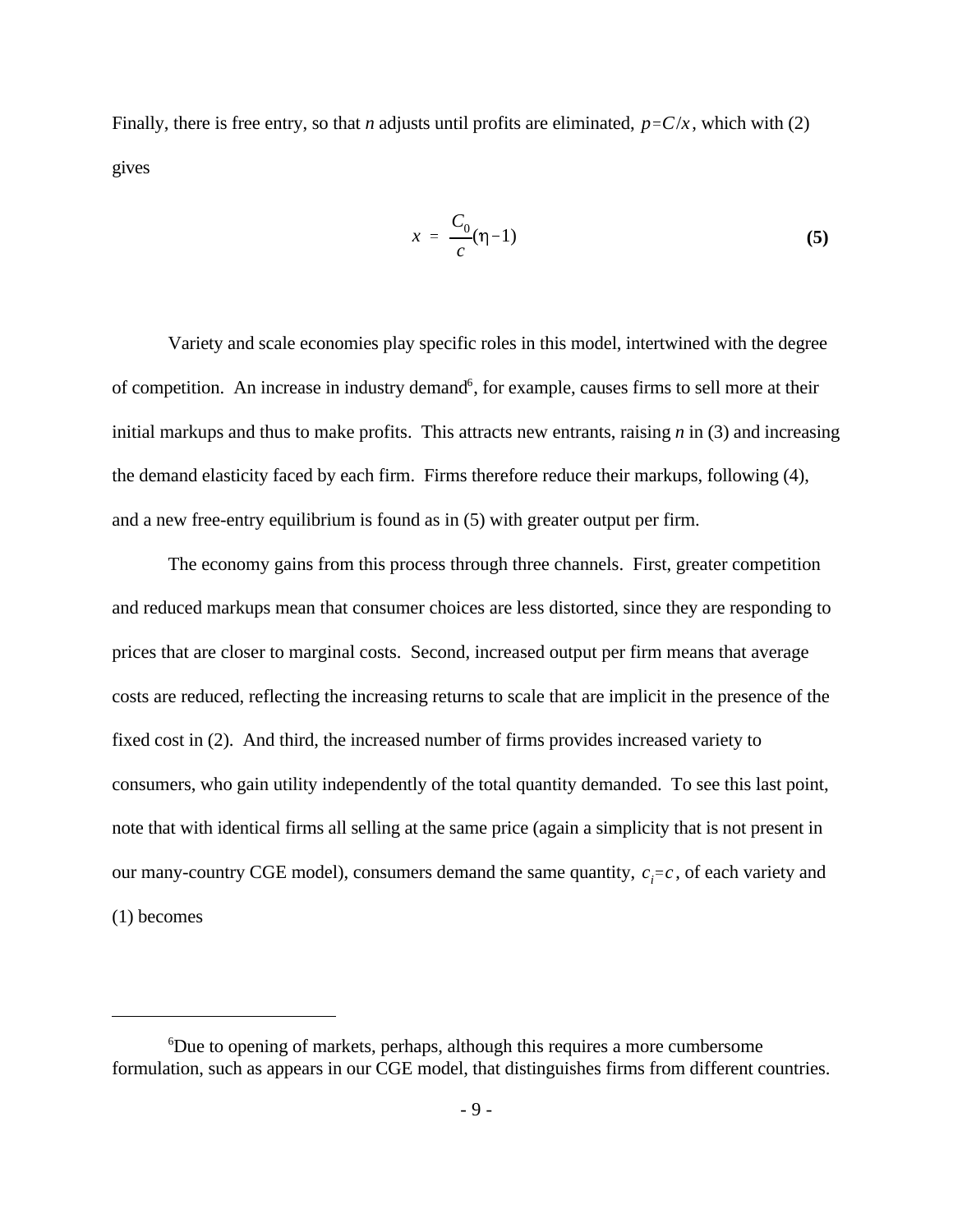$$
U = (nc^{\rho})^{1/\rho} = n^{\left(\frac{1-\rho}{\rho}\right)}(nc)
$$
 (6)

For a given total quantity, *nc*, utility is increasing in *n* as long as  $\rho > 0$ . Note too that in this standard Dixit-Stiglitz formulation, all three of these effects operate essentially off of the same parameter,  $\sigma$ . It determines the elasticity of demand and hence the markup or price distortion faced by consumers. It also determines the ratio of price to marginal cost or degree of increasing returns to scale. And finally, through  $\rho$  in (6), it determines the benefits of product variety.

For our purposes we have found it useful to break some of these links, by complicating the formulation above through the use of additional parameters and changed assumptions.

First, to allow variety to matter for utility independently of the elasticity of substitution among goods, we insert a parameter  $\nu$  into the exponent of  $n$  in (6) that, if set to zero, will eliminate the variety effect completely, but if set to one will duplicate the Dixit-Stiglitz formulation. This requires the utility function in (1) to be modified as follows

$$
U = n^{\frac{(v-1)(1-\rho)}{\rho}} \left( \sum_{i=1}^n c_i^{\rho} \right)^{\frac{1}{\rho}} = n^{\sqrt{\frac{1-\rho}{\rho}}} (nc) \tag{7}
$$

assumptions,  $v = 0$  and  $v = 1$ . To distinguish the effects of variety from scale and competition, we solve the model under both

Second, the Dixit-Stiglitz formulation also pegs the equilibrium degree of economies of scale (as measured by the excess of average over marginal cost) to the demand elasticity and thus the substitution elasticity. We wish to break that link also, and thus to consider cases in which the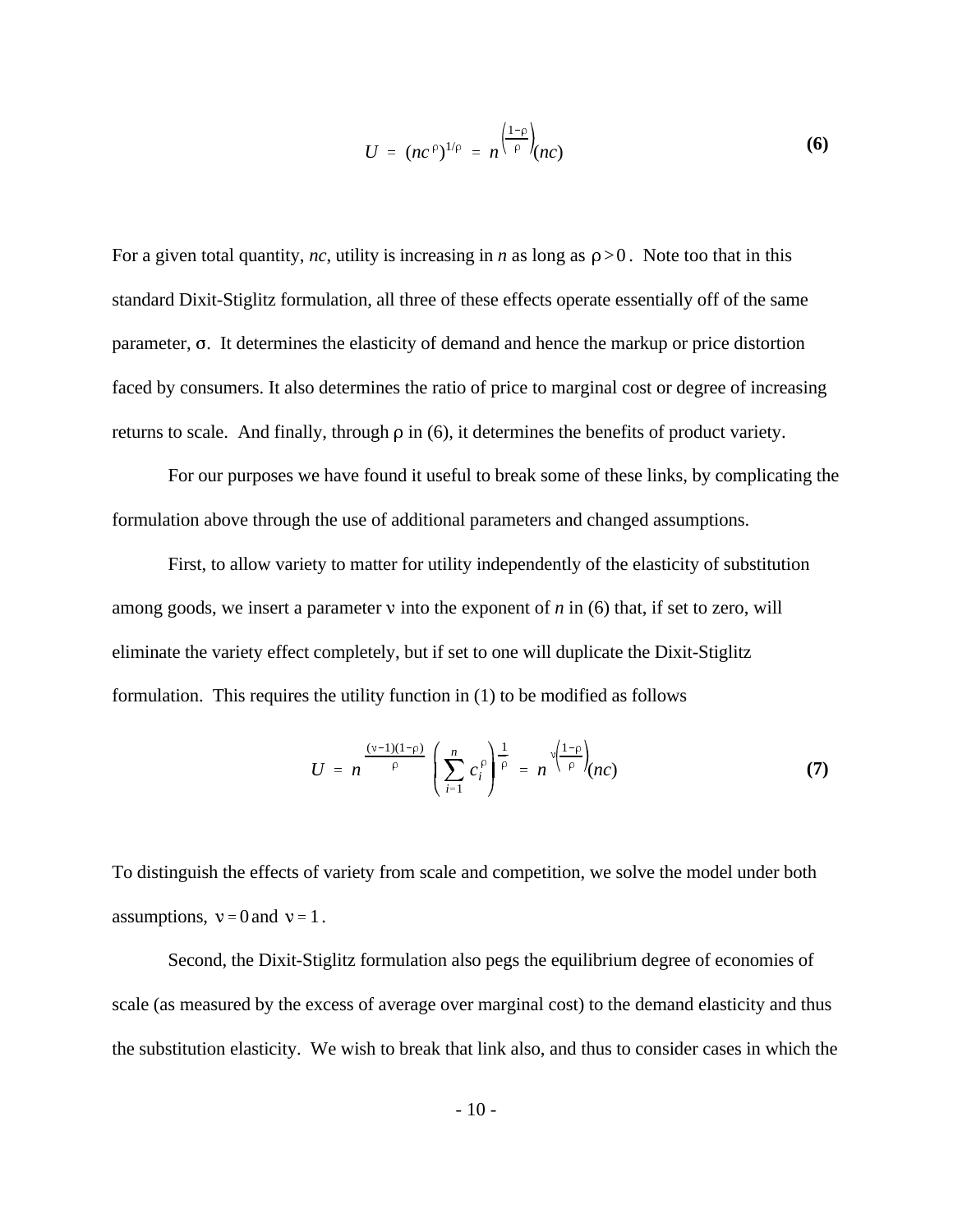services sectors are not subject to economies of scale, while still allowing them to be imperfectly competitive. For that purpose we replace the assumption of free entry, (5), with the alternative that the change in number of firms equals the change in industry output, so that output per firm remains constant. Given the assumed structure of costs, this serves to prevent scale effects from causing any change in costs.

This procedure is a bit ad hoc, and it may not represent any plausible assumption about technology or market behavior, but it serves the purpose within our structure of eliminating the role of scale economies without moving all the way to perfect competition. The reason that markets remain imperfectly competitive is that we continue to assume Cournot oligopoly pricing, as in (4), subject to a firm elasticity of demand that is determined by (3). Thus an expansion of demand still expands the number of firms, reducing elasticities of demand faced by firms and thus reducing their markups of price over marginal cost.

first eliminating the variety effect completely  $(v=0)$ , then in addition eliminating scale effects by In our scenarios for services liberalization below, therefore, we will report both what we take to be the "normal case" of Brown et al. (1996), in which scale economies are present in services sectors that are monopolistically competitive with free entry and where variety effects are allowed to play a role.<sup>7</sup> We then experiment with these assumptions about the services sectors by fixing output per firm, and finally eliminating imperfect competition as well. Throughout, however, we continue to assume that products are differentiated -- by firm whenever there is

is present in the Dixit-Stiglitz formulation  $(v=1)$  in the notation here) introduces a potential we have set  $v=0.5$  in our "normal case."  ${}^{7}$ As discussed in BDS (1996c), we have found on occasion that the full variety effect that instability into markets, since expansion of an industry via entry adds varieties and thus makes the product of the industry as a whole more desirable. To avoid this instability in subsequent models,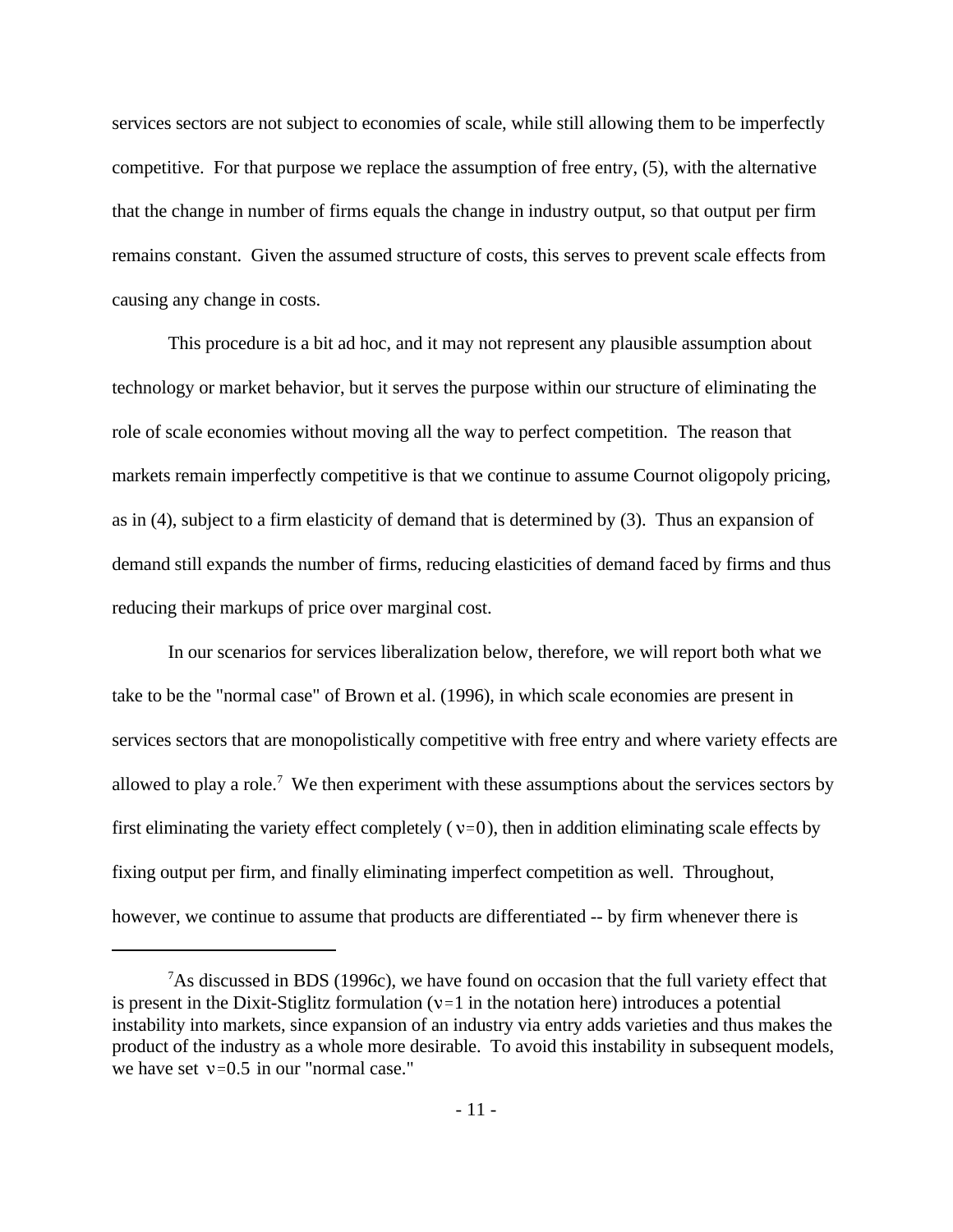imperfect competition, and by country of origin when there is perfect competition -- and that the elasticity of substitution that characterizes this product differentiation is the same in all cases.

This discussion has focused so far on the particular characteristics of our CGE model that are the subject of experimentation later in the paper. Before proceeding we should also briefly describe other features of our modelling framework that will not be the focus of attention here but that nonetheless contribute to an understanding of our results.<sup>8</sup> These include several further important assumptions that either are built into the model or are implemented by the model for the present analysis, as follows:

**Full Employment** -- The analysis assumes throughout that the aggregate, or economywide, level of employment is held constant in each country. The effects of trade liberalization are therefore not permitted to change any country's overall rates of employment or unemployment. This assumption is made because overall employment is determined by macroeconomic forces and policies that are not contained in the model and are not themselves to be included in any services negotiations. The focus here is on the composition of employment across sectors as determined by the microeconomic interactions of supply and demand resulting from services liberalization.

**Balanced Trade** -- It is assumed that trade remains balanced for each country, or more accurately that any initial trade imbalance remains constant, as trade barriers are changed. This assumption is intended to reflect the reality of mostly flexible exchange rates among the countries involved. It also, like the full employment assumption, is appropriate as a way of abstracting from the macroeconomic forces and policies that are the main determinants of trade imbalances.

<sup>&</sup>lt;sup>8</sup>Readers who are not interested in these other details of our models, or who are already familiar with them from our earlier work, may wish to proceed to the results of the analysis reported in the sections immediately following.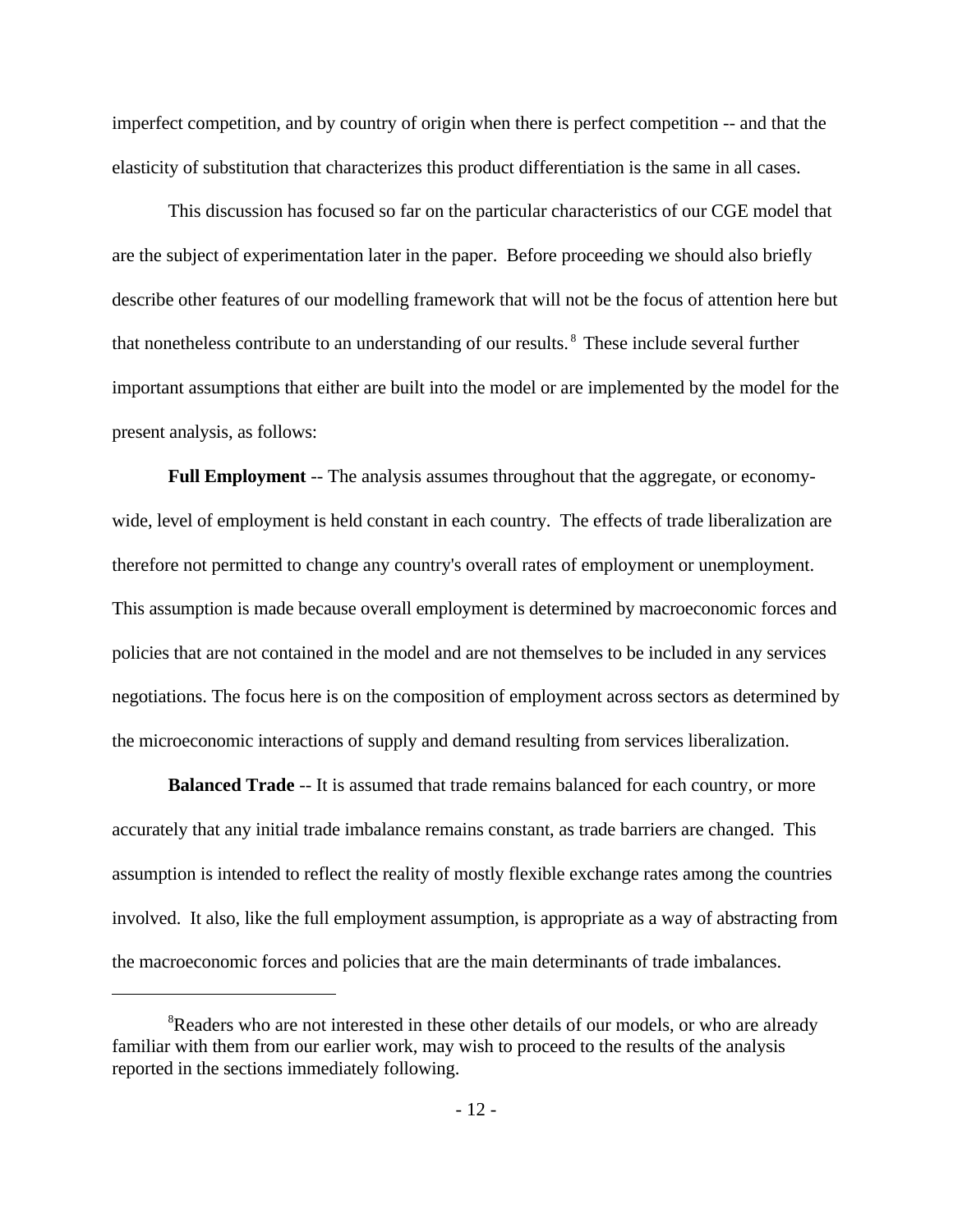**Rents and Revenues** -- Revenues from tariffs are assumed to be redistributed to consumers in the tariff-levying country and are spent like any other income. Similarly, the rents from NTBs and the tariff equivalents of services barriers are also assumed to remain within the importing country and are spent like other income. When tariffs and tariff equivalents are reduced, this means that income available to purchase imports falls along with their prices, and there is no overall bias towards expanding or contracting demand.<sup>9</sup>

**Fixed Relative Wages** -- While the economy-wide wage in each country is permitted to adjust so as to maintain full employment, the wages across sectors are held fixed relative to one another. This permits the analysis to focus on the labor-market adjustments that might be required, independently of any relative wage changes that may facilitate those adjustments.<sup>10</sup>

**Fixed Labor Supply** -- The total labor supply in each country is assumed to be held fixed in the analysis, and cross-border movement of labor is not permitted. This is not to say that changes in labor supply will not occur in the course of the phase-in of any services liberalization, but only that such changes are assumed not to be the result of the liberalization.

The policy inputs to the model are the Hoekman (1996) guesstimates of the tariff equivalents of trade barriers in services that will be introduced below. Because our model is static, we assume that any reduction in these barriers takes place all at one time rather than in stages. When policy changes are introduced into the model, the method of solution yields

<sup>&</sup>lt;sup>9</sup>In the event that foreign suppliers capture the rents, as in the case of voluntary export restraints, we would model the reduction of tariff equivalents as a reduction of export taxes in the supplying countries.

 $^{10}$ In effect, then, we do not distinguish workers according to their skill characteristics and therefore how the wages and employment of different skill groups may be affected by services liberalization.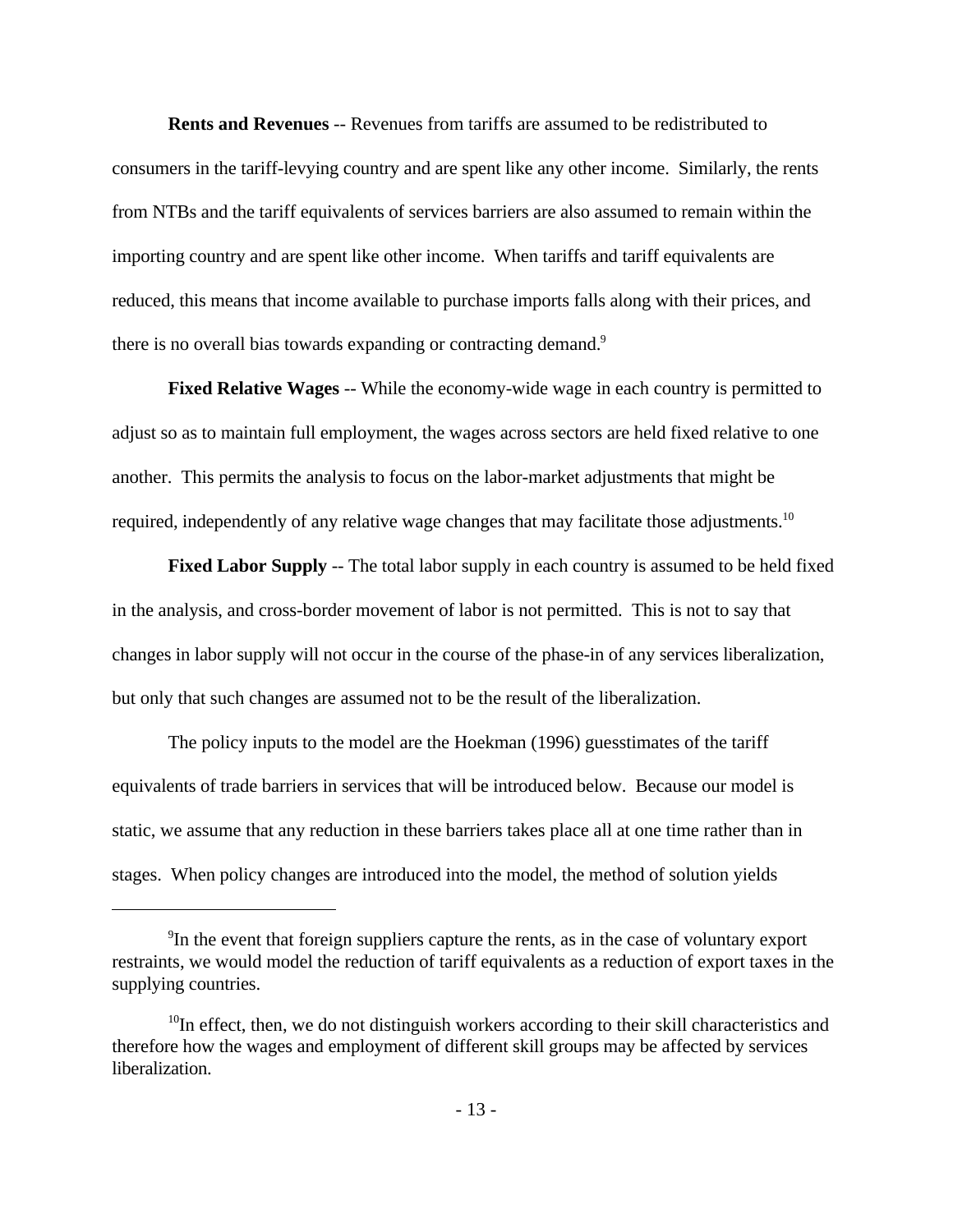percentage changes in variables of interest for each country/region. Multiplying the percentage changes by the actual (1990) levels given in the data base yields the absolute changes, positive or negative, that might result from liberalization.

We should further mention that we do not take account in our model of changes in foreign direct investment and the cross-border movement of workers that might occur as a result of changes in the rate of return on capital and changes in wages.<sup>11</sup> We also do not make any allowance for dynamic efficiency changes and economic growth. We are aware that any liberalization of trade in services is likely to have such effects to some extent, but it is difficult to quantify what these effects may be.

 $11$ We do allow, though only implicitly, for the possibility that labor or capital may need to move internationally as a condition for supplying services abroad, so long as the factors that are so employed can continue to be regarded as participating in the factor markets of their country of origin. Thus, what we omit is the possibility that factors may be induced by liberalization to flow into foreign factor markets and thus expand the host country's capacity to produce in its own industries.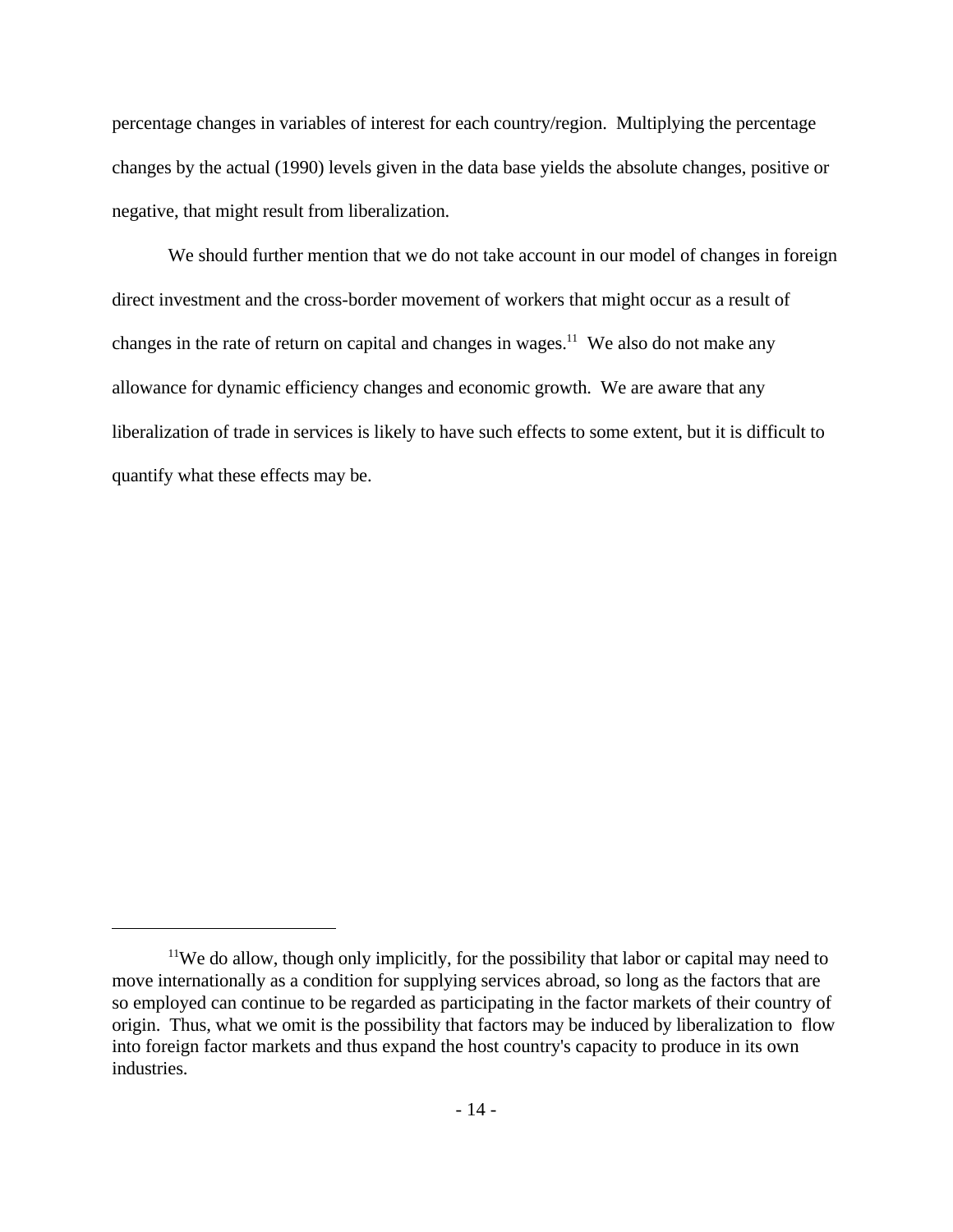#### **III. Results of the Analysis**

The scenarios that we report all calculate the effects of a hypothetical liberalization of trade in services. Table 1 reports the guesstimates of tariff equivalents provided by Hoekman (1996) for each of the eight country/regions of our model and each of the five services sectors of the model. As can be seen, they are quite substantial, especially in transportation, and of course they are subject to a considerable margin of error. Since no meaningful liberalization of these barriers was achieved in the Uruguay Round, the liberalization that we consider here is purely hypothetical: a 25% reduction in the barriers reported in Table 1. Since these reductions are therefore proportional to the assumed tariff equivalents themselves, we expect -- and find -- the largest resulting changes in the sector with the largest barriers, transportation.

We model the services sectors as functionally identical to goods sectors, and the barriers to trade in services as functionally identical to tariffs or quotas on trade in goods that raise domestic prices over world prices by their tariff equivalents. Our experiment therefore consists of reducing such "tariffs" on imports of services in each country/region by 25% of the amount reported in Table 1. There are many reasons to suspect that this treatment of services trade as analogous to goods trade is inappropriate because of special features that distinguish services from goods. We will discuss these issues below in Section IV.

Allowing for the experimentation with variety, scale, and competition that was discussed above in Section II, our four scenarios are therefore as follows:

**Scenario A:** Services trade liberalization with monopolistic competition, including effects of scale and variety.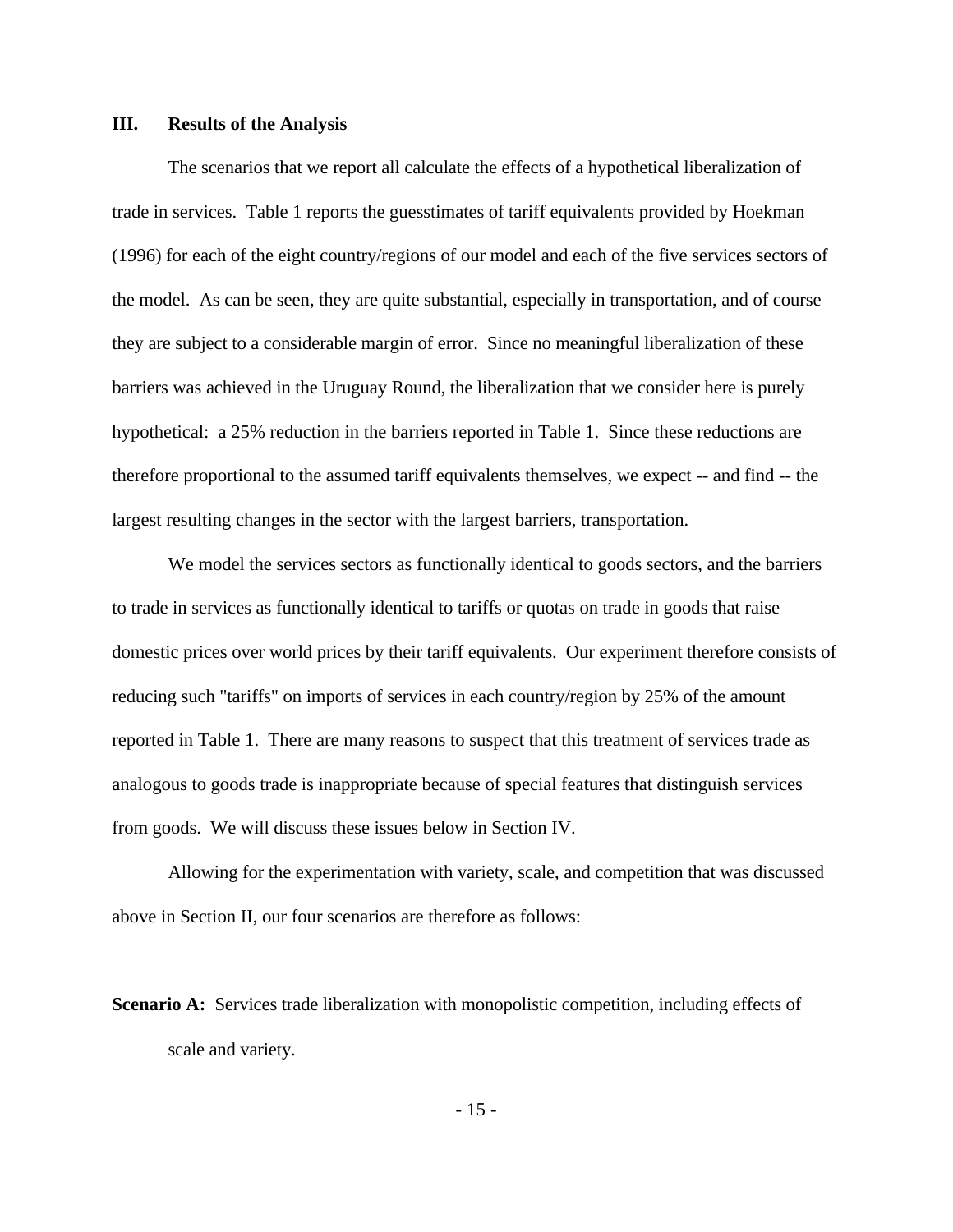- **Scenario B:** Services trade liberalization with monopolistic competition, including effects of scale but excluding effects of variety.
- **Scenario C:** Services trade liberalization with imperfect competition, excluding effects of both scale and variety. (Output per firm is fixed and firms engage in Cournot oligopoly pricing.)
- **Scenario D:** Services trade liberalization with perfect competition and product differentiation by country of origin.

Note that in all of these scenarios, we continue to model all sectors except services in our normal way, with perfect competition in agriculture and with monopolistic competition, including both scale and variety, in manufactured goods.

A summary of the results of these scenarios is provided in Table 2, which reports various total effects on each country/region for each of the four scenarios. These include total exports and imports, the terms of trade, an "equivalent variation" measure of national welfare (expressed as both percentage of GDP and in dollar values), and the weighted average real returns to both labor and capital across sectors.

Results for Scenario A, which is essentially the same as Scenario B of Brown et al. (1996), are very similar to what we have found before. All countries/regions gain in the aggregate from the assumed liberalization of trade in services, although the increases in welfare never are much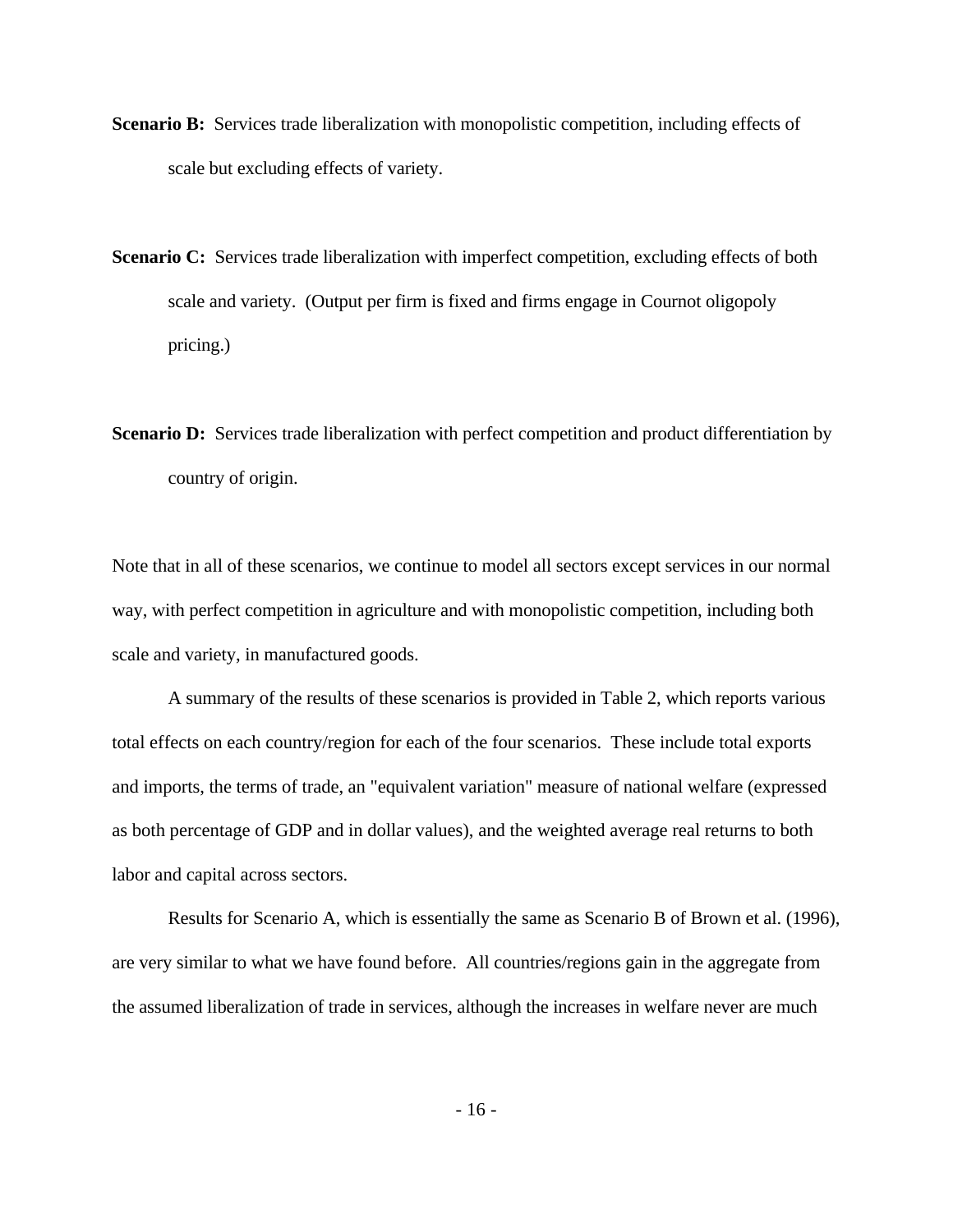more than two percent of GDP, and for large countries they are considerably less than one percent.

Total trade expands, of course, for all countries/regions, but the terms of trade moves by small amounts in favor of some and against others. With services liberalization, the demand for services on world markets rises, tending to raise their prices. One would therefore expect countries that are net exporters of services to experience terms of trade improvement, although exceptions are possible depending on how services interact with goods. According to our model, the United States, Europe, and the Asian NICs all stand to experience a slightly improved terms of trade as a result of services liberalization. The terms of trade of the other countries/regions worsen, though never by much, and never by enough to cause a net reduction in overall welfare, which improves due to the many other benefits that the model incorporates as flowing from trade liberalization.

In the United States, the real return to labor rises slightly while the real return to capital falls. However, in all other countries both real returns improve. This is a phenomenon that we have met before and that runs counter to the Stolper-Samuelson Theorem. The improvements here could result from several effects, including the variety and scale effects that we will be examining here, as well as the role of product differentiation that, in all of our scenarios, distinguishes our model from the Heckscher-Ohlin Model of Stolper-Samuelson.<sup>12</sup>

Comparing now the results for scenarios B, C, and D in Table 2 with scenario A, the first and most compelling message is that, at least at this overall country/region level, the assumptions

 $12$ Note that scale and variety effects are present in all of our scenarios in the manufacturing sectors, where expansion can occur due to reductions in prices of their service inputs.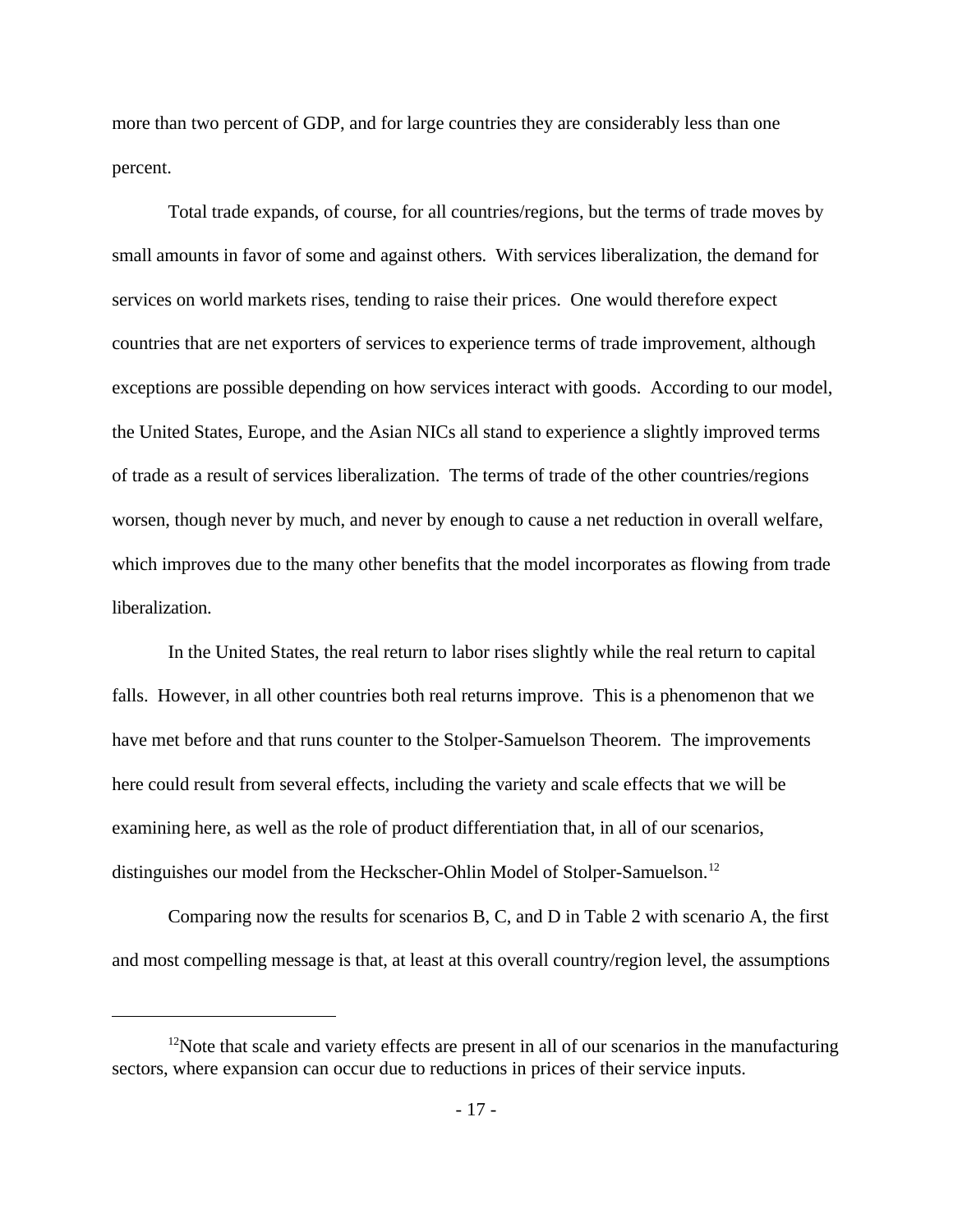made about services do not matter much. All of the effects reported for all of the countries/regions are very similar across scenarios. If there is any pattern at all to these results, it appears that the welfare benefits for most (but not all) countries decline slightly as we first remove variety effects, then remove scale effects while keeping oligopoly pricing, and then switch to perfect competition. Since the full model of scenario A incorporates channels for gains from trade through variety, through scale, and through increased competition, all in addition to the standard gains from trade that arise from specialization and efficiency, it is not surprising that gains from trade might be somewhat dampened when these effects are removed from the services sectors. Indeed, what may be most interesting is how small this dampening effect turns out to be and the fact that it is not uniform for all countries/regions and scenarios. The exceptions could occur because of terms-of-trade effects and/or various sector-specific roles of variety, scale, and competition in determining the performance of particular sectors.

It might not be surprising that assumptions about behavior in services would make only a small difference to the overall effects on countries reported in Table 2, since we are keeping unchanged our assumptions about all other sectors, and these provide the bulk of the interaction among countries through international trade. We therefore turn in Tables 3 and 4 to a comparison of some disaggregated effects on the services sectors alone. With five sectors, eight countries, and four scenarios, there are far too many results to report in their entirety. We therefore focus on just three of the eight countries/regions: the United States, Europe, and the Asian NICs. Table 3 reports sectoral effects on exports and imports for the five services sectors and these three countries across the four scenarios. Table 4 in a similar fashion reports percentage changes in output per firm and employment by sector.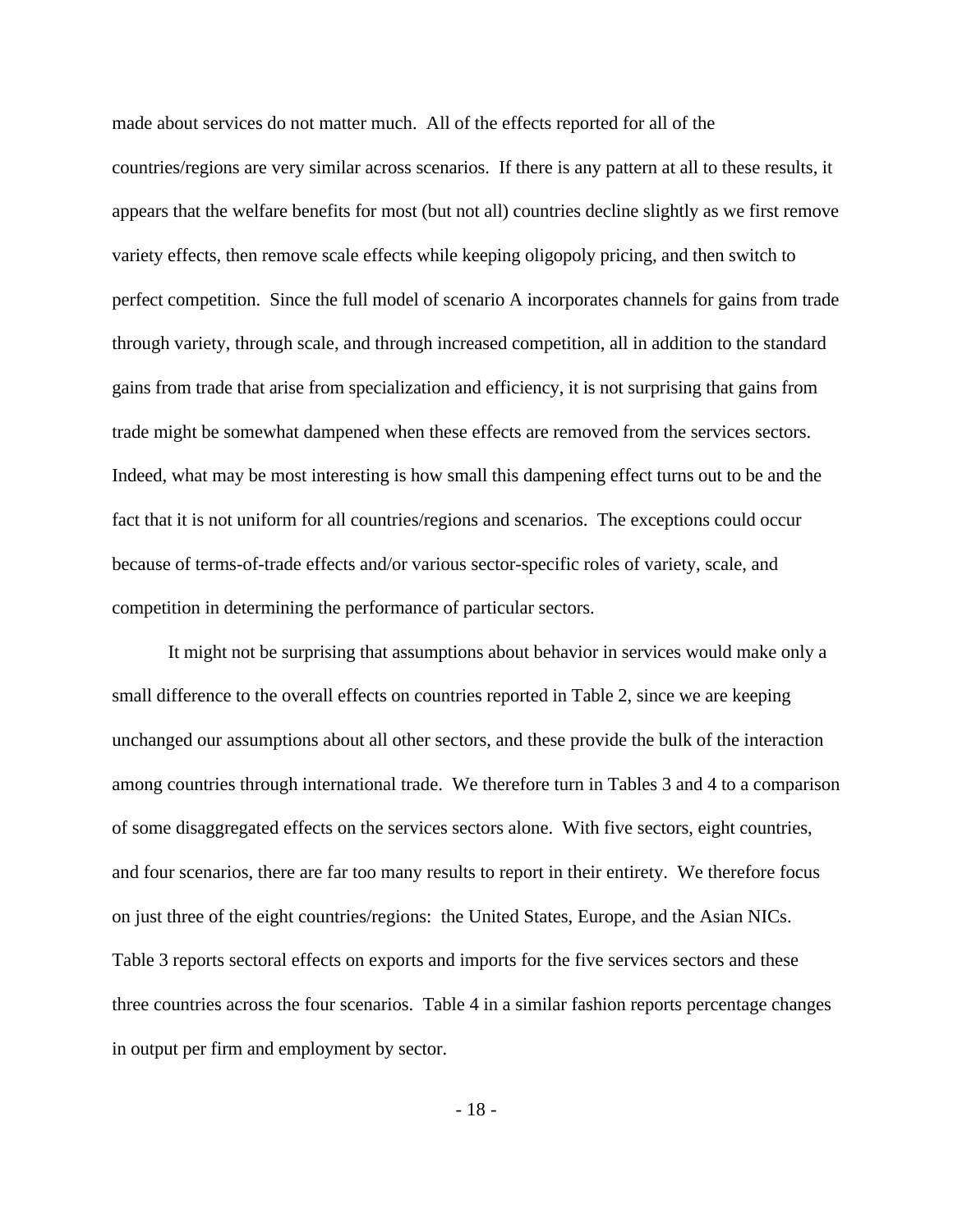Once again, we see that the variations in assumptions about the services sectors have made very little difference, even to these sectoral results. Exports, for example, expand in three of the services sectors and contract in two, and the variations across scenarios occur only in tenths of a percent in the United States and Europe. Only in the Asian NICs do we note any larger response, primarily in the sector that responds by far the most to services liberalization in all countries/regions, transportation. Here the expansion in exports is slightly dampened when variety and scale effects are removed, and more noticeably dampened when services are switched to perfect competition. On the import side, the United States and Europe are similarly insensitive to assumptions, while the Asian NICs are again somewhat more sensitive, especially in transportation.

As noted above, the large changes in trade for the transportation sector reflect its considerably larger barriers in Table 1 that are being reduced.<sup>13</sup> As noted, the switch to perfect competition in Scenario D causes a sizable reduction in the expansion of exports in transportation services by the Asian NICs, and a sizable increase in their expansion of imports. We have no good explanation for this result, except to conjecture that this is a sector where the Asian NICs are at a competitive disadvantage, and that forces of competition may exacerbate that disadvantage.

The entries in Table 4, for output per firm and employment, are all quite small, and the effects of the different assumptions may therefore be hard to pick out. Results on output per firm

 $13$ There are other instances where the sizes of the tariffs show up in these results. For example, the fact that the Asian NICs are calculated as expanding exports of transportation services by more than twice the percentage of their expansion in imports is undoubtedly due to their comparatively low tariff in that sector, and the somewhat similar results for the United States and contrasting results for Europe also reflect the sizes of their tariffs relative to others.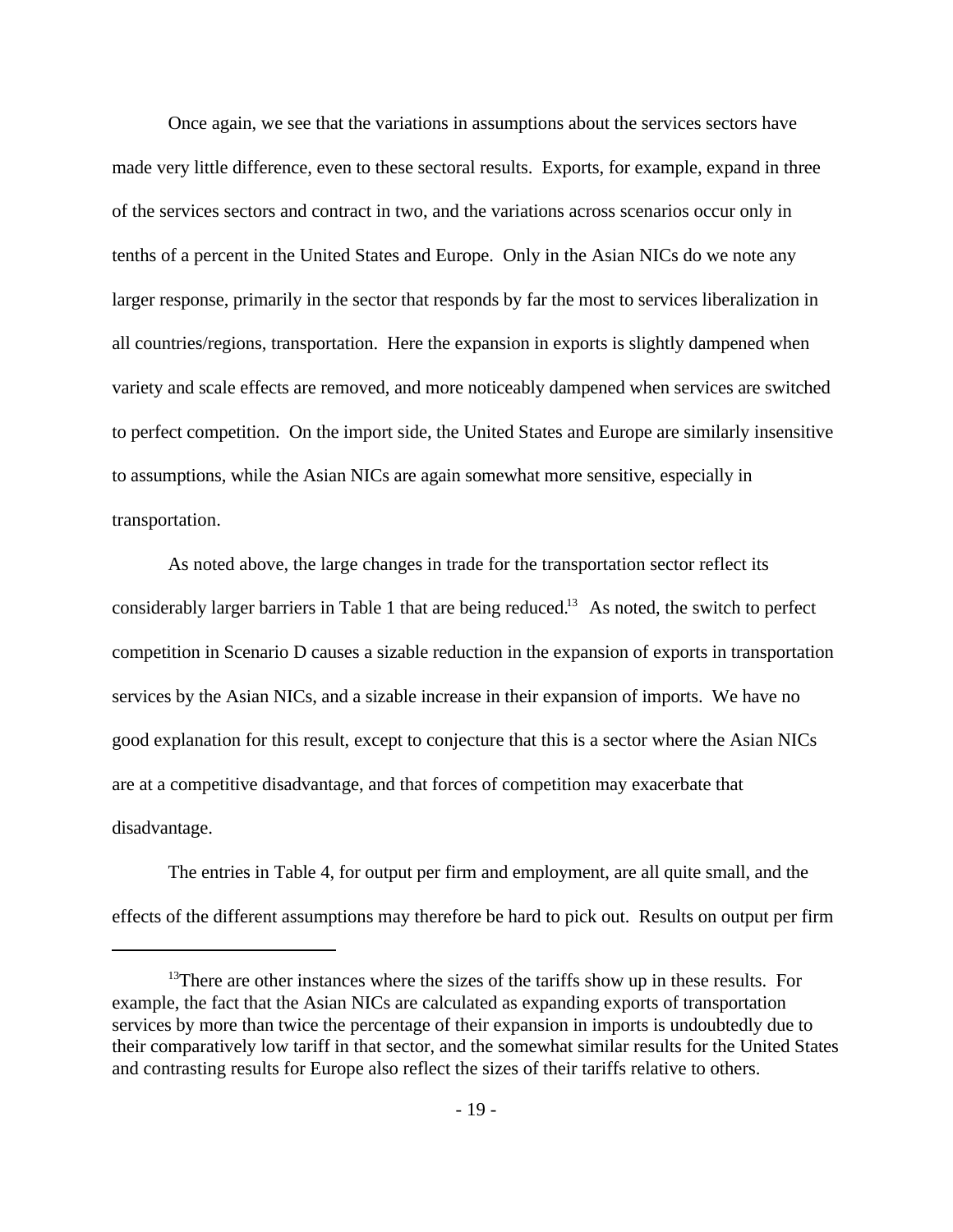exclude Scenarios C and D, where output per firm is fixed and undefined, respectively. For the scenarios listed, and for employment in all scenarios, it appears that results are very insensitive to our variations in assumptions.

We set out in this section to determine how the results of a services trade liberalization are likely to depend upon particular assumptions made about the services sectors, in terms of the roles of variety, scale, and competition. The answer, it seems, is not much.

#### **IV. Other Characteristics of Services and of Trade in Services**

We turn now to a less formal and less quantitative examination of the modelling of services. As noted in the introduction, many have identified a variety of characteristics that are said to distinguish services from goods, and it has been suggested that these characteristics need to be taken into account in the modelling of services. This, we think, is not self evident. It is also true that goods could be classified into separate categories that might be very important for some purposes, but not necessarily for others. For example, goods could be classified by whether or not they give off an odor, and it is plausible that those designing packaging for these products would use quite different methods for the odoriferous goods than for the others. But that does not mean that their odor needs to be taken into account for other purposes, such as determining the effects of taxing their production.

In our model we have done very little to distinguish services from goods. Our reason was the practical one that we were busy with other things, such as trying to find the data on trade in services that were necessary before we could implement any modelling strategy.<sup>14</sup> We really

<sup>&</sup>lt;sup>14</sup>There has been little mention of data in this paper, except for the barriers to trade in services. Readers may consult any of our other papers for details of the data that we use routinely in our models. Regarding trade in services, see especially Brown et al. (1996), where we discuss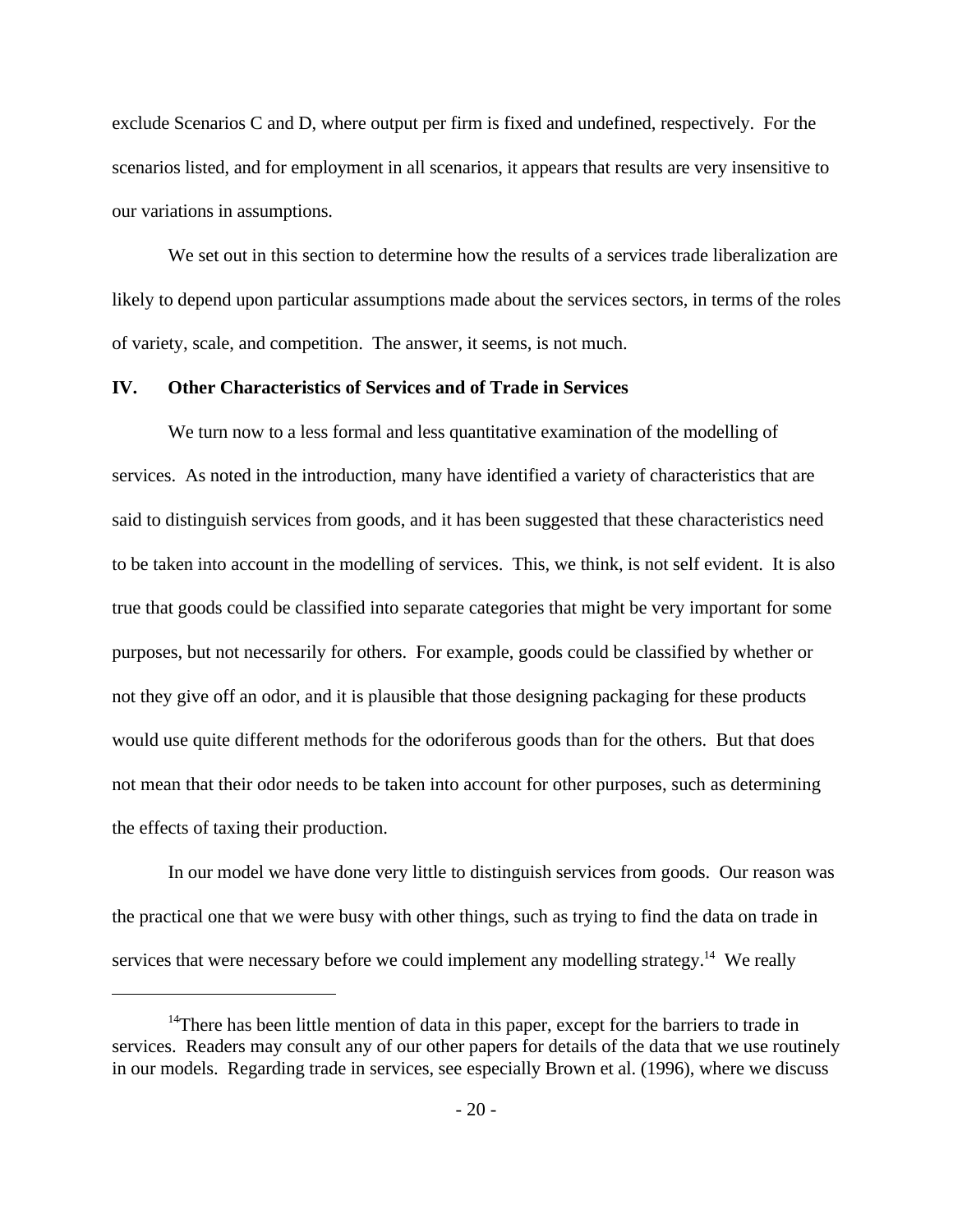chose to model services as functionally the same as goods only as a first pass, thinking that we might well, later on, decide that the model should be changed to accommodate their special characteristics.

First, however, we had to decide how to treat services within our existing modelling framework, in which we have previously modelled some sectors as perfectly competitive and others as monopolistically competitive. It was not obvious which should be used for services, and we chose the latter in our earlier work only tentatively. From our findings above, it appears that this choice did not matter much, and this is somewhat reassuring in view of the weak basis for our choice.

The question now is whether there are other characteristics of services that we have ignored in our model that we and others should take into account in the future. Since, as the odoriferous goods example suggests, the answer is likely to depend on the purpose to which a model is to be put, we will restrict our discussion to the importance of these characteristics for models of the effects of trade liberalization. Obviously, models with other purposes (analyzing growth, forecasting exchange rates) might assign these characteristics quite different roles.

*Movement of factors:* It is often said that trade in services entails the international movement of factors of production, on the grounds that services typically require the simultaneous presence of the producer and the consumer in the same place. Since except in tourism, education, and medical services the consumer seldom moves, the producer must move

how we assembled data from a variety of balance of payments and other sources. These included only incomplete breakdowns into bilateral trade flows, and we have completed the breakdown for our purposes using an RAS procedure based on bilateral trade in goods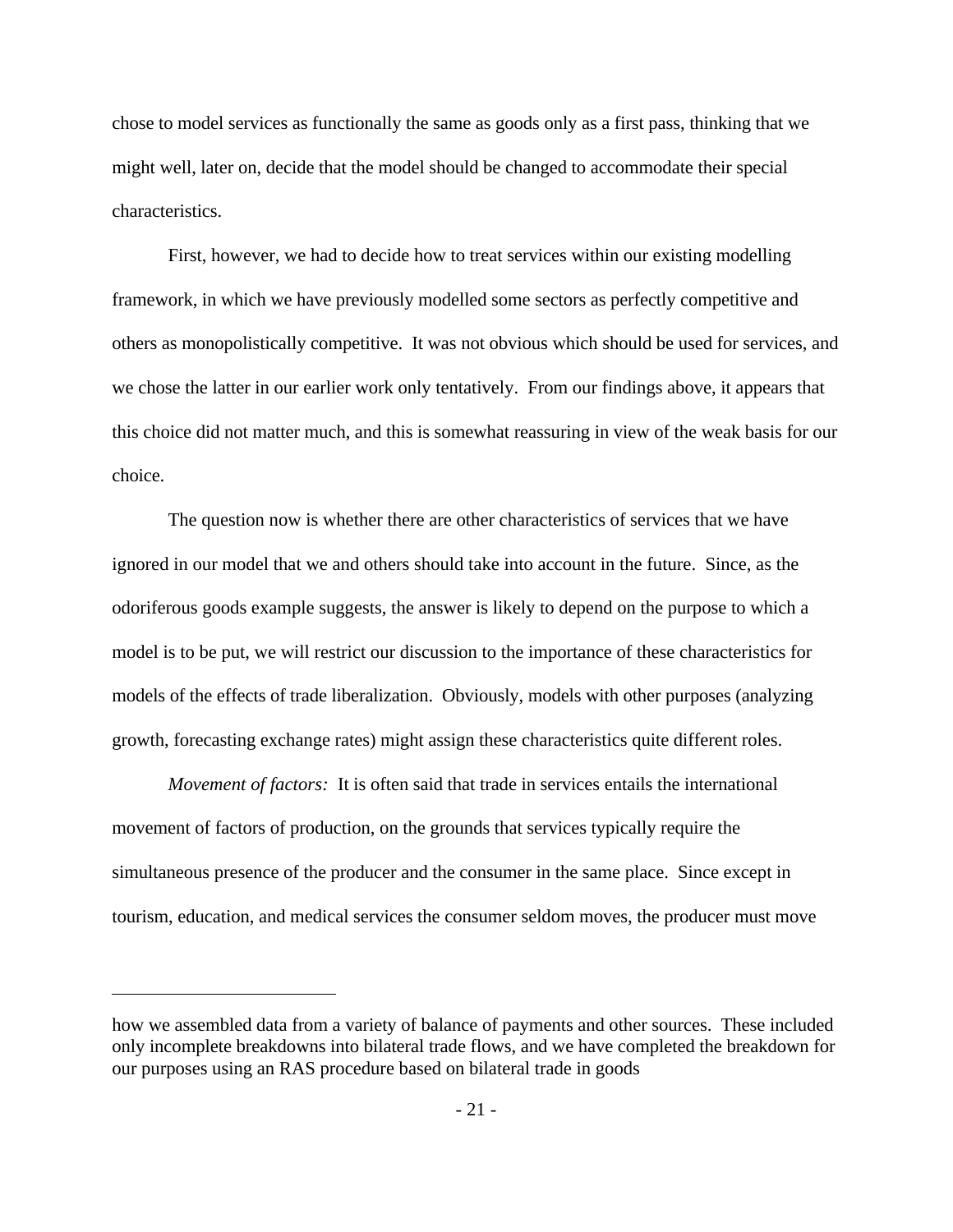instead and that seems to imply factor movements. Melvin (1989) has gone so far as to equate services trade with trade in factor services, although that is probably an extreme position.

If factors from the exporting country must travel to the importing country in order to provide the service, this is not a problem from the standpoint of the modelling we have done here. Such factors are still part of their home country's factor markets, and the fact that they happen to be located abroad should not matter for the determination of the various market equilibria. If movement of such factors is resisted by policies in either country, then this may amount to a barrier to trade in services, but this could be taken into account by the tariff equivalent of such barriers as we have done here, since such barriers will add to the cost, perhaps prohibitively, of trading the service.

More interesting issues in fact arise not if factors move with services trade, but if instead the trade requires factors to be employed from the importing country's factor markets. This is quite common in services trade, where exporters staff local establishments with local labor, for example, and this will surely matter for the effects of trade on the economies involved. This, however, is not distinctive to services, since exporters of goods also typically employ some factors in the importing country to help get the goods into the hands of final users. Of course the share of local inputs is likely to be much larger for some services than for most goods, so that this is a more important thing to take into account in modelling services. In principle these local factor demands could enter a CGE model by having trade (in both goods and services) give rise to intermediate demands in the importer's domestic market, but the data requirements of such a model would probably be prohibitive.

- 22 -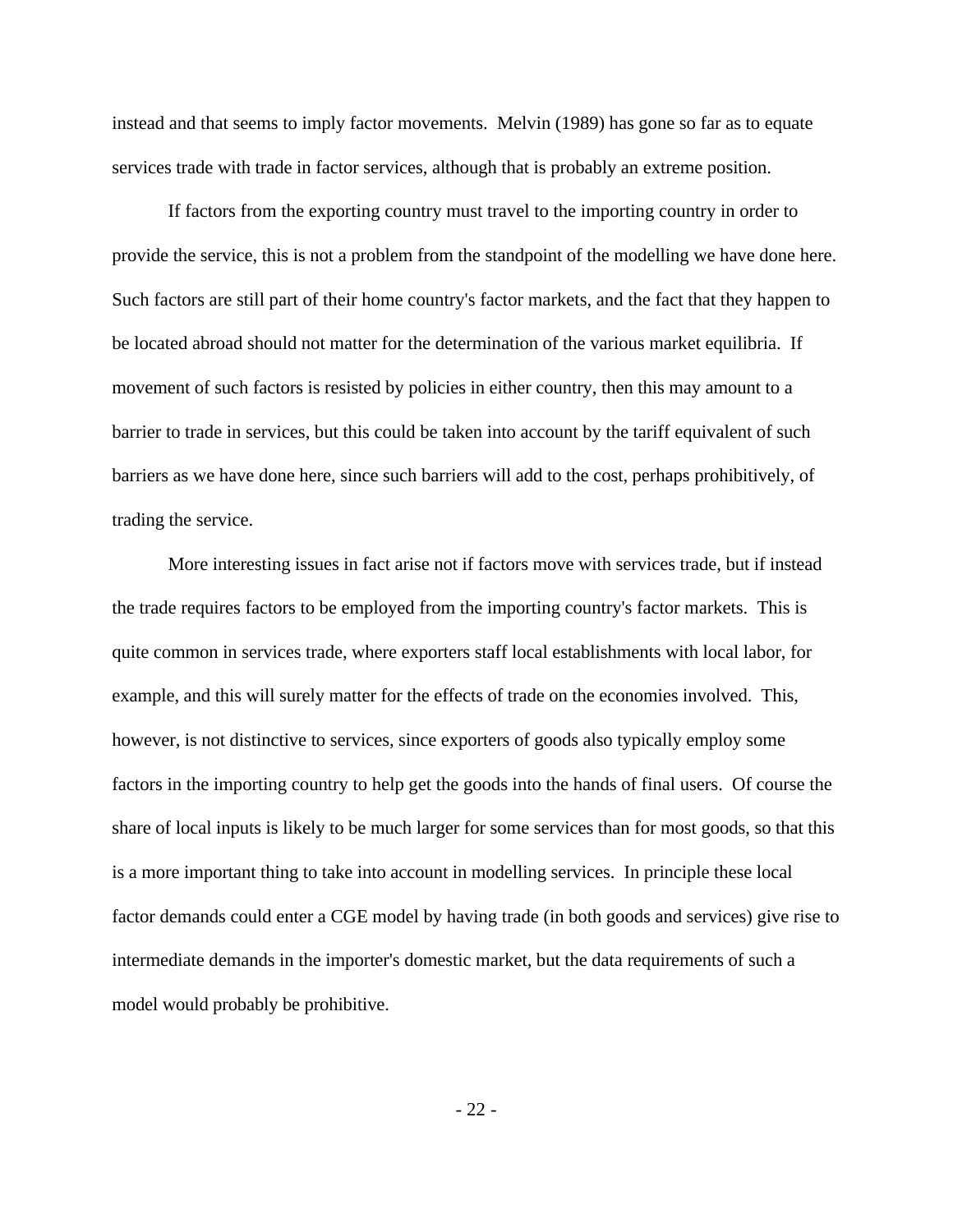*Services are perishable:* Since services are rendered over time, a service that is not provided at a particular moment ceases to exist. The parallel with perishable goods that gives this characteristic its name also suggests that it is not really unique to services. But since it may be more pervasive for services than for goods, a model that stresses services might well be expected to take it into account.

This would certainly be the case if one were attempting to model the behavior of an economy over time, where inventory accumulation and its absence in services might importantly affect the levels of supply and demand at any point in time. Our model, however, is static, and the questions that we address about trade liberalization are also static. To the extent that it is inventory behavior that we are omitting, it is not the perishability of services that is a problem, but the durability of goods.

On the other hand, there is also a difficult conceptual problem here, insofar as the provision of perishable services may require a "standby" capacity in the form of idle physical and human capital, and we have also omitted any explicit consideration of that. The problem of optimal capacity choice may therefore be complex. However, as long as the solution to that problem entails a well-defined level of capacity for each level of expected output, and as long as this relationship does not change with trade liberalization, the formulation used in our CGE model will be satisfactory.

*Transport costs for many services are distinctive in their size, in their form, and sometimes in their absence:* This too is not a criticism of the modelling of services per se, since trade in goods also (perhaps more so) involves transport costs. These costs are not explicit, for goods or services, in a model such as ours. On the other hand, as long as transport costs remain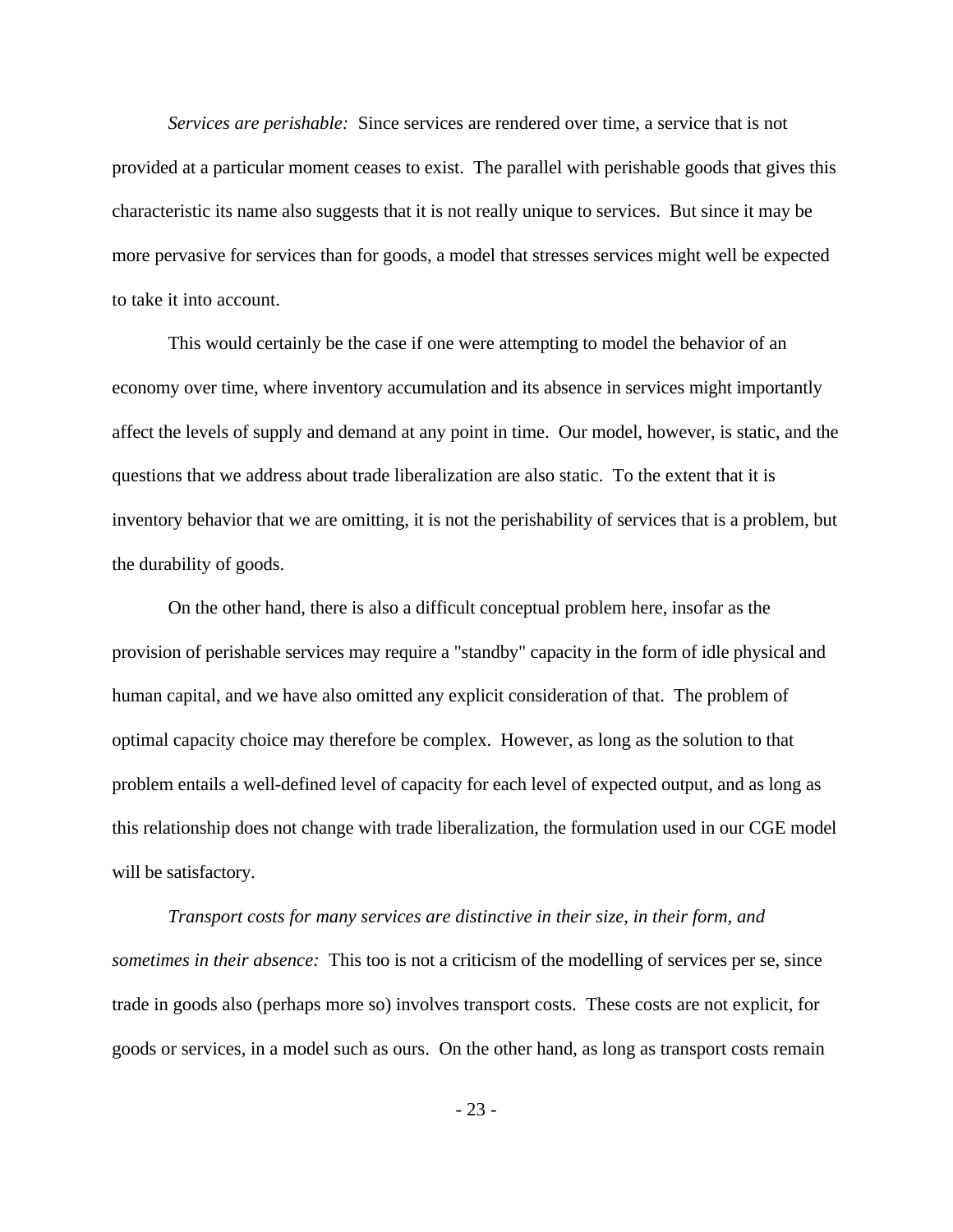more or less constant in response to trade liberalization, then their presence or absence in the model will not matter. Only if trade liberalization itself changes those transport costs -- an interesting possibility but one that is probably quantitatively insignificant in the world so far - would it matter for the kinds of effects examined here. Of course, if services trade liberalization really were to be undertaken in a major way, the large barriers that we have noted in transportation services could become quite important for trade in goods. We have not allowed for that possibility here, since it would require knowing how trade, not just production, uses inputs from the transportation industry, and we do not have that information.

An interesting feature of many services is the extent to which the cost of trading them has declined in recent years with advances in technology. Advances in data processing and data transfer, for example, have made the international provision of financial services feasible in a way that was simply impossible before. This feature, interesting and important as it may be for, say, forecasting the future growth of services trade, is largely ancillary to the issue of the effects of liberalization of that trade.

*Ambiguities of comparative advantage:* There has been concern over the years that the determinants of comparative advantage are somehow different in services than in goods, or even that the principle of comparative advantage as both a positive and a normative guide to trade does not apply to services. The theoretical literature on this subject has largely dismissed this concern - - see Hindley and Smith (1984), Deardorff (1985), and Melvin (1989). In any case, for analyzing the effects of trade liberalization what matters primarily are the existing patterns of trade and the barriers that restrain them, and not whether those trade patterns have been determined by comparative advantage or by some other mechanism. Unless there is something about services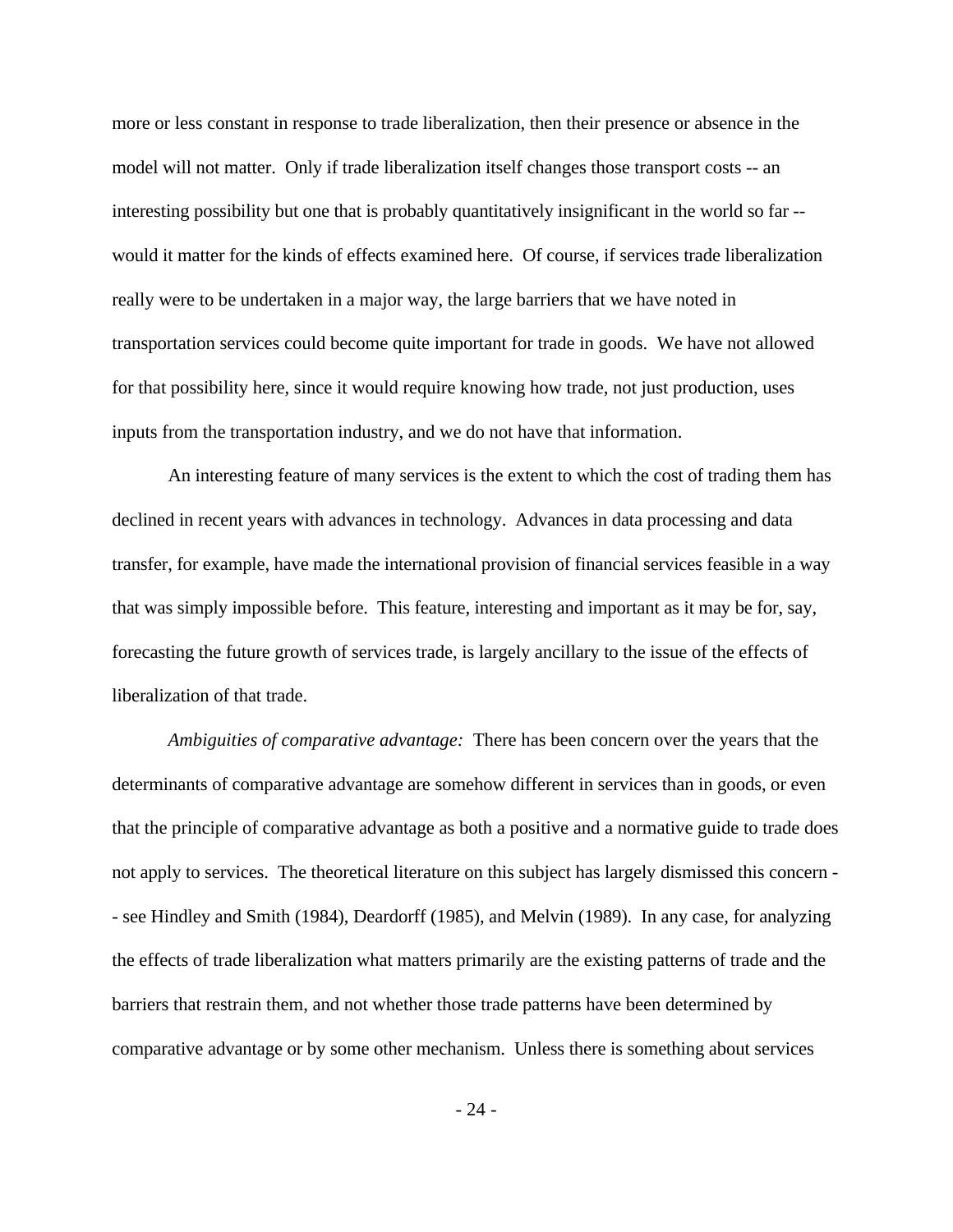that causes other aspects of their markets to be distorted, putting us into the world of the second best, there is no reason why this needs to matter for the effects of trade liberalization. And even if services markets are distorted, this will matter only for the welfare effects of liberalization, not for the positive effects on sectoral trade and employment, for example.

*Changes in embodiment and disembodiment ("splintering") of services in goods:* Bhagwati (1984) has drawn attention to the ways that services may become embodied into goods (home appliances that replace domestic servants, live performances that are captured on audio and video cassettes, services formerly provided by people now provided by computers, etc.) and that goods may become "splintered" into other goods and services. These are fascinating issues, and are certainly very important for the long term evolution of the service economy. To the extent that barriers to trade are different for services than for goods, these transformations may over time be the endogenous result of such barriers, in order to cross international borders with the least cost. However, such considerations take one well beyond the relatively short-run horizons that are usually (and perhaps regrettably) the focus of analyses of trade liberalization. In any case, once one allows for transformations of this sort, one should also allow for other more basic transformations that also occur over time, such as capital accumulation, technical progress, and so forth. Fascinating as they may be, it is not clear that these phenomena that relate to services should lead the list on this agenda for future modelling.

*Services are specialized to requirements of the buyer:* This characteristic of services has been emphasized by Ethier and Horn (1991), who also argued that there are some initial economies of scope, as service providers expand beyond serving a single buyer, but that diseconomies then also set in, preventing them from serving an unlimited number of buyers. They

- 25 -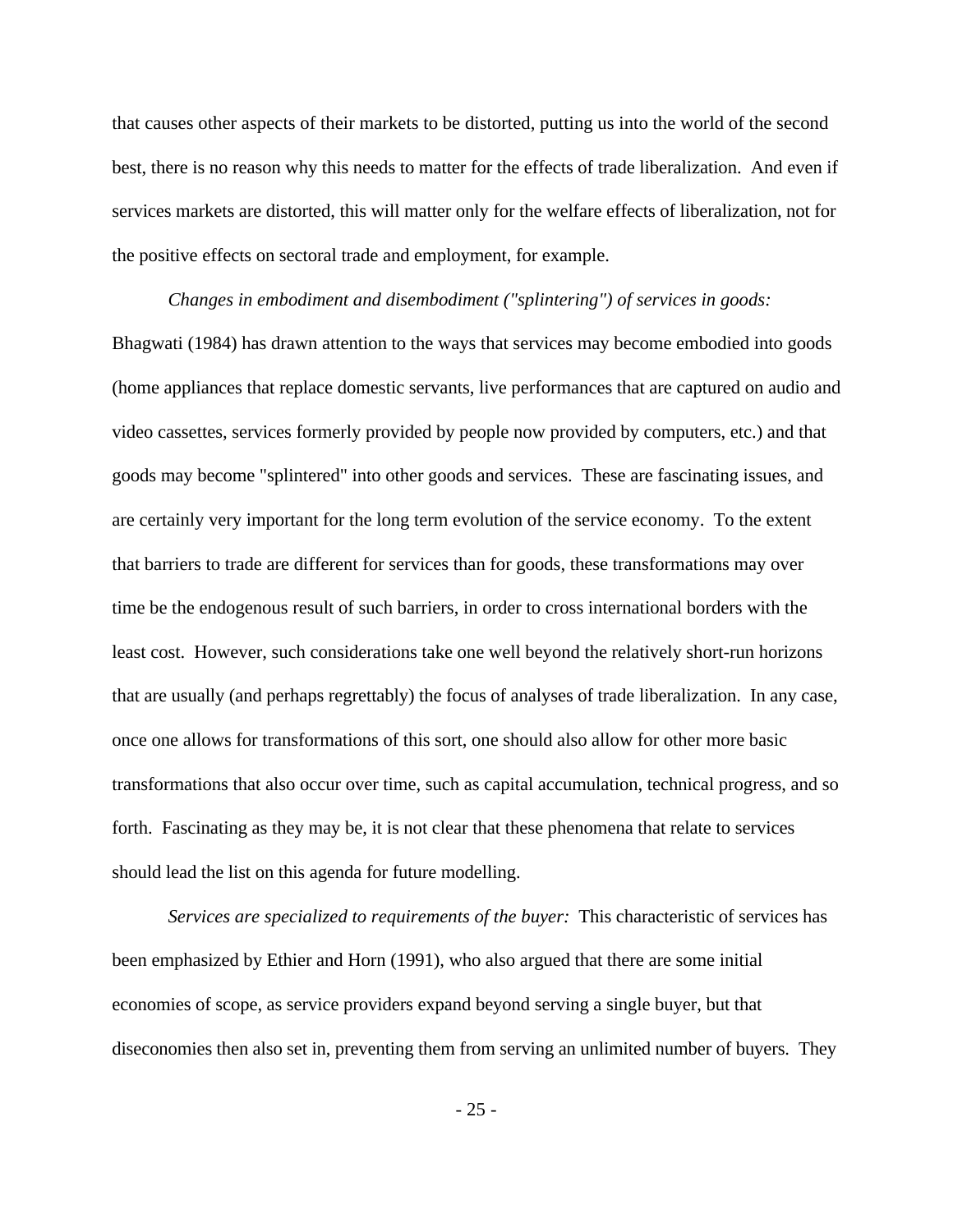used this as the basis for a theoretical model of trade in services that was ingenious and illuminating in a number of respects. Conceptually their model could be adapted to a CGE context, since in some ways it simply builds upon the structure that we described above. However the resulting model would be extraordinarily complex, which is a problem less for computation than for understanding the results, and the task of finding empirically based values for the model's many parameters would probably be impossible.

On the other hand, this is one characteristic that feels intuitively like it could matter a great deal for the effects of trade liberalization. If barriers to trade in services prevent producers in some countries from having access to providers of intermediate services that, were they available and tailored to their needs, could enhance their productivity, then these trade barriers in services could determine not only trade in services itself but also the trade in goods that depends upon it. To some extent such linkages through intermediate inputs are already present in standard CGE models such as ours, but the Ethier and Horn model suggests not only that the linkages exist but that, because of the economies and diseconomies of scope, they may be very nonlinear. If this is true then our largely linear models could be missing some dramatic effects that trade liberalization might have on trade.

#### **V. Conclusion**

We set out in this paper to examine the importance of various characteristics of services for the modelling of the effects of trade liberalization in services. We confined attention first to the characteristics that our own CGE modelling framework has been designed to address: variety, scale, and competition. Modifying the model somewhat to enable us to distinguish the separate roles of these characteristics, we found that they are apparently relatively unimportant for the

- 26 -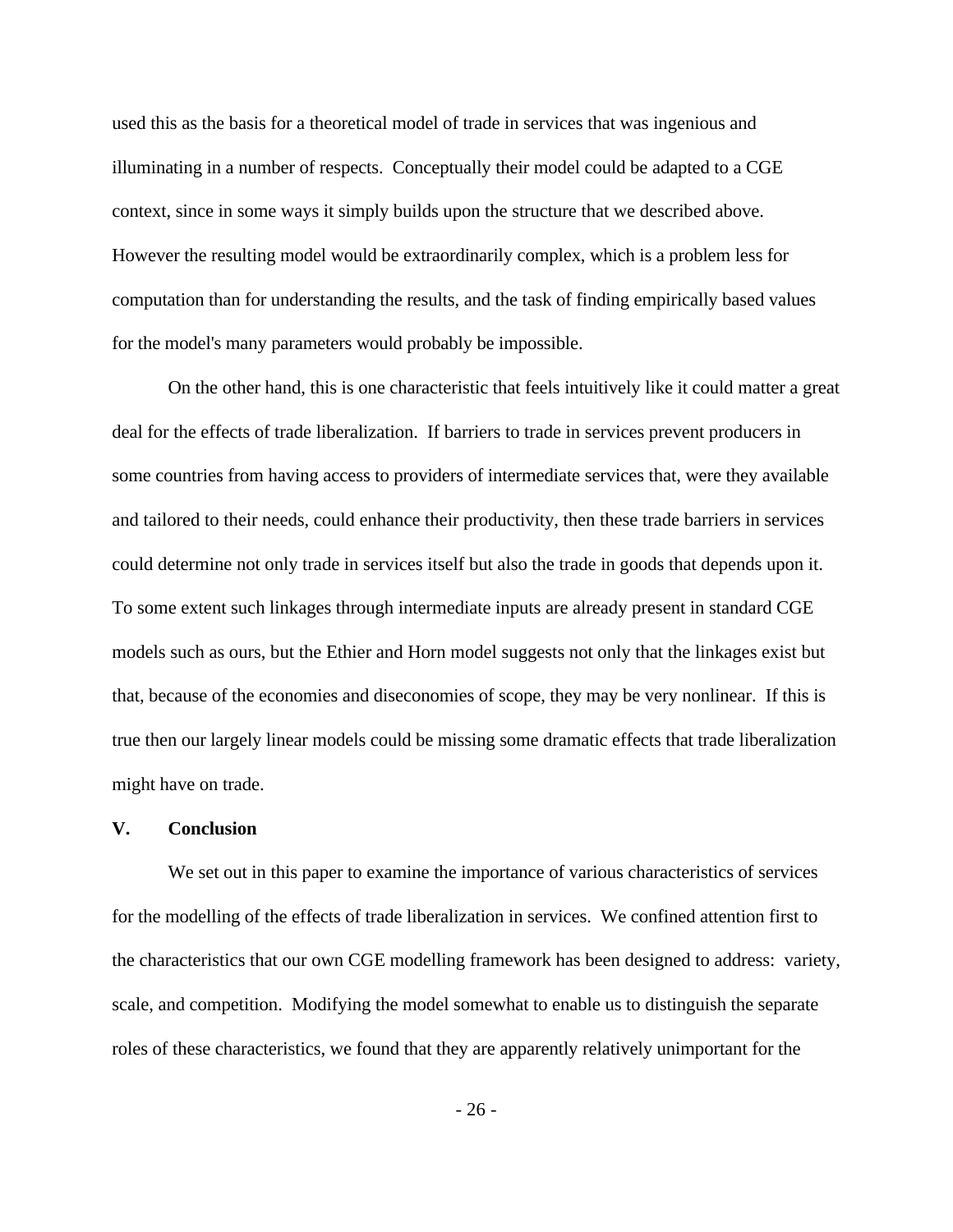conclusions that one reaches about the effects of trade liberalization on the economy. We then turned to a number of other characteristics that have been identified by others as distinguishing services from goods, and we asked whether these also need to be taken into account in such modelling exercises. With one exception we concluded that these characteristics are unlikely to play an important role in future models of trade liberalization. The one exception was a characteristic identified by Ethier and Horn (1991), who saw producers of services as specializing their products to the particular needs of their customers. While it does not seem feasible at this time to incorporate this feature into a manageable CGE framework, we believe that it could have interesting and important implications for our understanding of the effects of trade liberalization if it were ever done.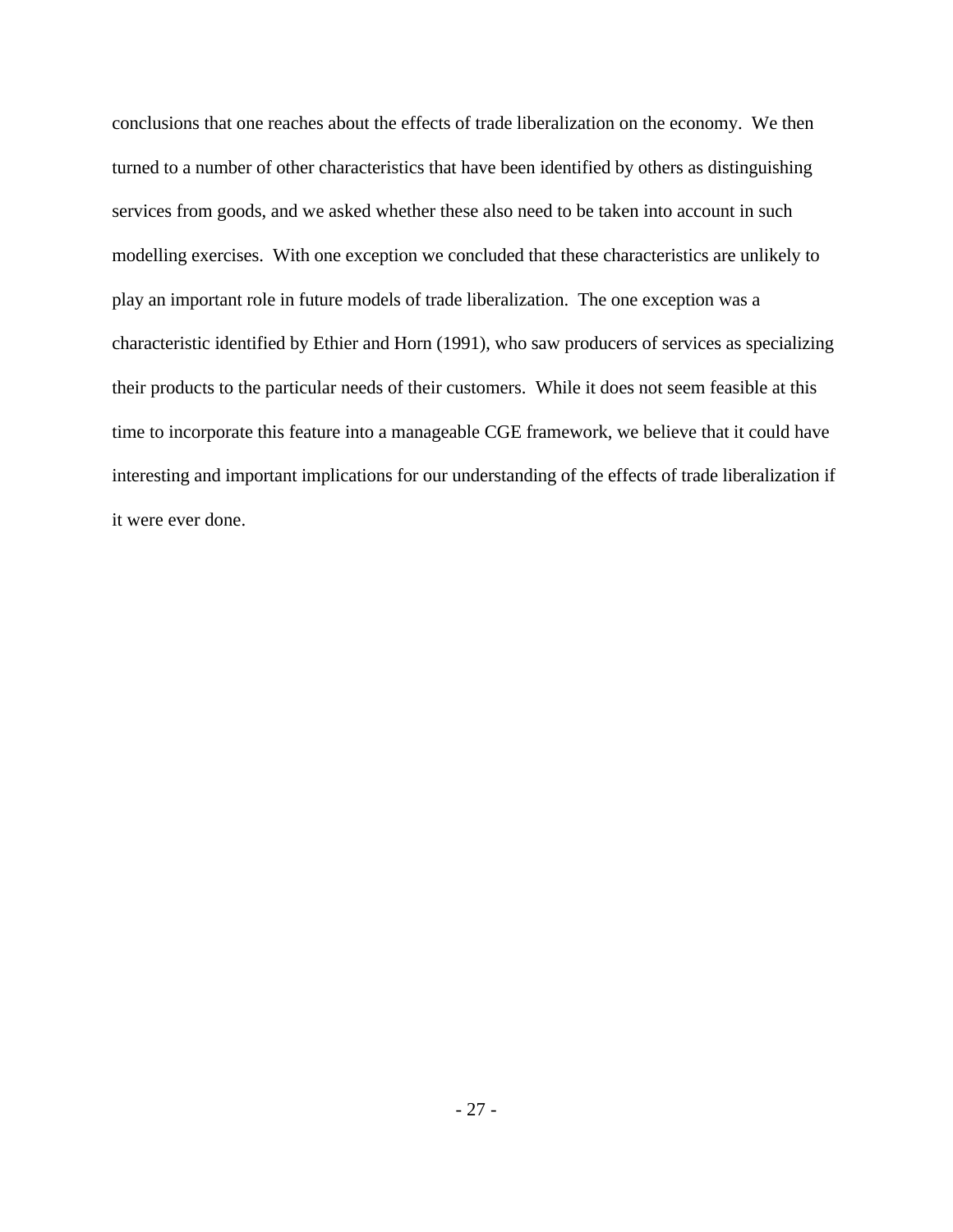#### **References**

- Bhagwati, Jagdish N. 1984. "Splintering and Disembodiment of Services and developing Nations," *The World Economy* 7, pp. 133-144.
- Brown, Drusilla K., Alan V. Deardorff, and Robert M. Stern. 1992a. "A North American Free Trade Agreement: Analytical Issues and a Computational Assessment," *The World Economy* (January), pp. 11-29.
- Brown, Drusilla K., Alan V. Deardorff, and Robert M. Stern. 1992b. "A U.S.-Mexico-Canada Free Trade Agreement: Sectoral Employment Effects and Regional/Occupational Employment Realignments in the United States," in National Commission for Employment Policy, *The Employment Effects of the North American Free Trade Agreement: Recommendations and Background Studies*, Special Report, October.
- Brown, Drusilla K., Alan V. Deardorff, and Robert M. Stern. 1996c. "Computational Analysis of the Economic Effects of an East Asian Preferential Trading Bloc," *Journal of the Japanese and International Economies*, (March), pp. 37-70.
- Brown, Drusilla K., Alan V. Deardorff, and Robert M. Stern. 1995. "A Free Trade Agreement Between Tunisia and the European Union: Effects on Tunisian Trade and Foreign Direct Investment," in process, April 7.
- Brown, Drusilla K., Alan V. Deardorff, Simeon D. Djankov, and Robert M. Stern. 1996b. "An Assessment of the Economic Effects of the Integration of Czechoslovakia, Hungary, and Poland into the European Union," in Stanley Black (ed.), *Europe's EconomyLooks East*, New York: Cambridge University Press.
- Brown, Drusilla K., Alan V. Deardorff, Alan K. Fox, and Robert M. Stern. 1996. "Computational Analysis of Goods and Services Liberalization in the Uruguay Round," in Will Martin and L. Alan Winters (eds.), *The Uruguay Round and the Developing Economies*, New York: Cambridge University Press.
- Brown, Drusilla K., Alan V. Deardorff, and Robert M. Stern. 1996a. "Expanding NAFTA: Economic Effects of Accession of Chile and Other Major South American Nations," *North American Journal of Economics and Finance*, forthcoming.
- Brown, Drusilla K. and Robert M. Stern. 1989. "U.S.-Canada Bilateral Tariff Elimination: The Role of Product Differentiation and Market Structure," in Robert C. Feenstra, ed., *Trade Policies for International Competitiveness*, Chicago: University of Chicago Press.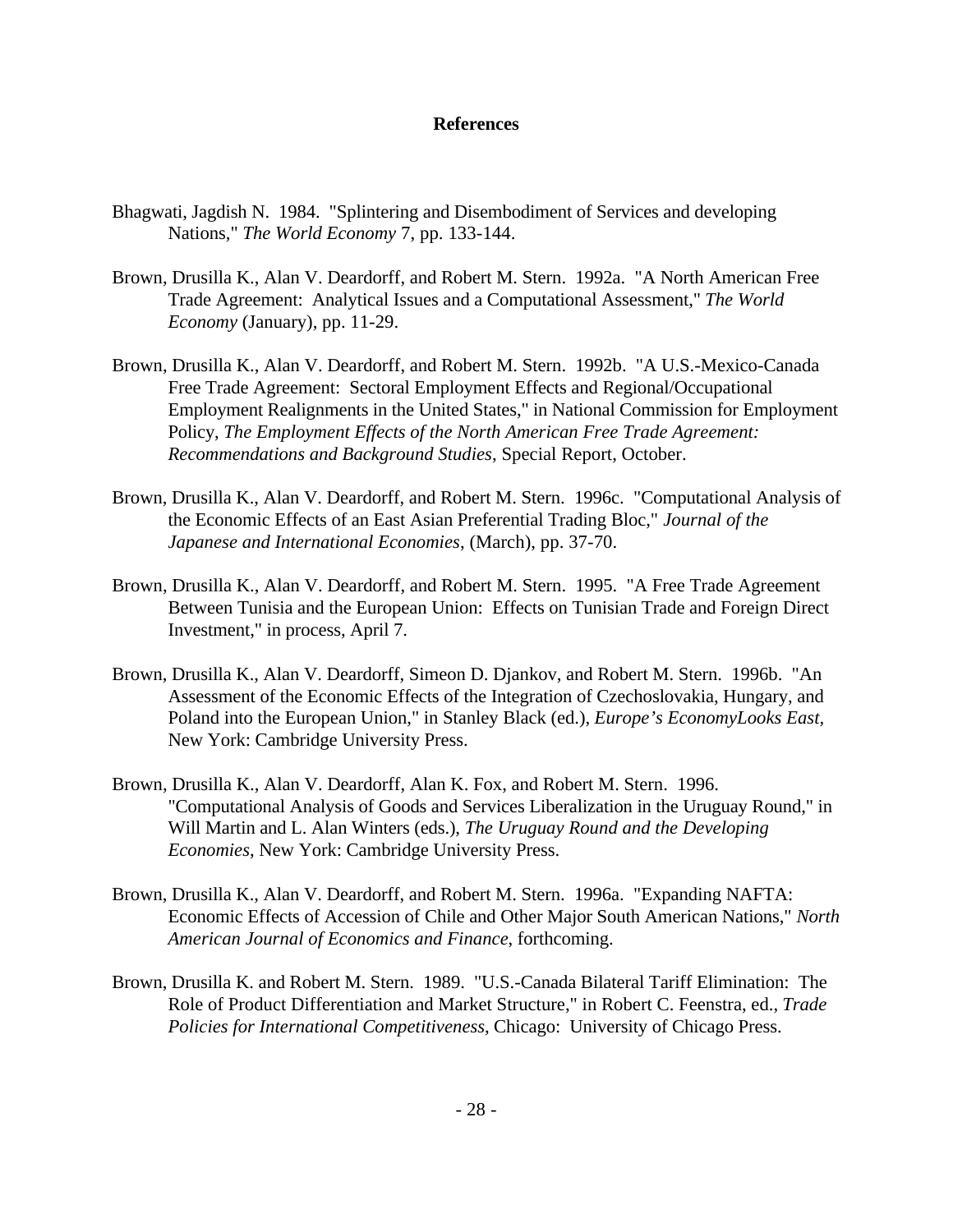- Deardorff, Alan V. 1985. "Comparative Advantage and International Trade and Investment in Services," in Robert M. Stern, (ed.), *Trade and Investment in Services: Canada/US Perspectives*, Toronto: Ontario Economic Council, pp. 39-71.
- Deardorff, Alan V. and Robert M. Stern. 1986. *The Michigan Model of World Production and Trade: Theory and Applications*, Cambridge, MA: MIT Press.
- Deardorff, Alan V. and Robert M. Stern. 1990. *Computational Analysis of Global Trading Arrangements*, Ann Arbor, MI: The University of Michigan Press.
- Dixit, Avinash K. and Joseph E. Stiglitz. 1977. "Monopolistic Competition and Optimum Product Diversity," *American Economic Review* 67, pp. 297-308.
- Ethier, Wilfred J. and Henrik Horn. 1991. "Services in International Trade," in Elhanan Helpman and Assaf Razin (eds.), *International Trade and Trade Policy*, Cambridge, MA: MIT Press, pp. 223-244.
- Helpman, Elhanan and Paul R. Krugman. 1985. *Market Structure and Foreign Trade: Increasing Returns, Imperfect Competition, and the International Economy,* Cambridge, MA: MIT Press.
- Hill, T.P. 1977. "On Goods and Services," *Review of Income and Wealth* 23, (December), pp. 315-338.
- Hindley, Brian and Alasdair Smith. 1984. "Comparative Advantage and Trade in Services," *The World Economy* 7, (December), pp. 369-390.
- Hoekman, Bernard. 1994. "Conceptual and Political Economy Issues in Liberalizing International Transactions in Services," in Alan V. Deardorff and Robert M. Stern, (eds.), *Analytical and Negotiating Issues in the Global Trading System*, Ann Arbor: University of Michigan Press, pp. 501-538.
- Hoekman, Bernard. 1996. "Tentative First Steps: An Assessment of the Uruguay Round Agreement on Services," in Will Martin and L. Alan Winters (eds.), *The Uruguay Round and the Developing Economies*, New York: Cambridge University Press..
- Hoekman, Bernard and Robert M. Stern. 1991. "Evolving Patterns of Trade and Investment in Services," in Peter Hooper and J. David Richardson (eds.), *International Economic Transactions: Issues in Measurement and Empirical Research*, Chicago: University of Chicago Press for the NBER.
- Krugman, Paul R. 1979. "Increasing Returns, Monopolistic Competition, and International Trade," *Journal of International Economics* 9, pp. 469-479.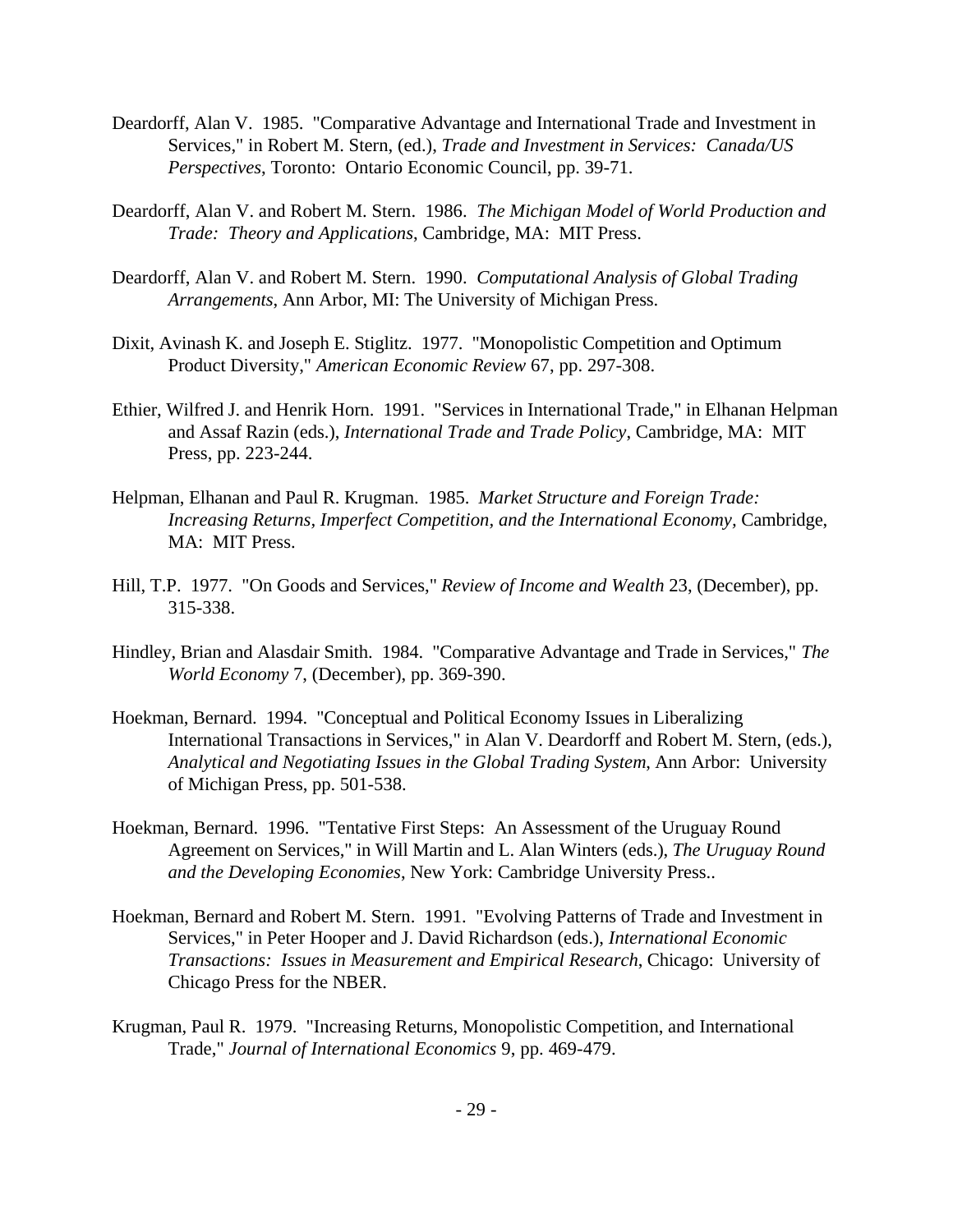- Melvin, James R. 1989. "Trade in Producer Services: A Heckscher-Ohlin Approach," *Journal of Political Economy* 97, (October), pp. 1180-1196.
- Srinivasan, T. N. and John Whalley. 1986. *General Equilibrium Trade Policy Modeling*, Cambridge, MA: MIT Press.
- Stern, Robert M. 1985. "Global Dimensions and Determinants of International Trade and Investment in Services," in Robert M. Stern, (ed.), *Trade and Investment in Services: Canada/US Perspectives*, Toronto: Ontario Economic Council, pp. 126-168.
- Stern, Robert M. and Bernard M. Hoekman. 1987. "Issues and Data Needs for GATT Negotiations on Services," *The World Economy* 10, (March) pp. 39-60.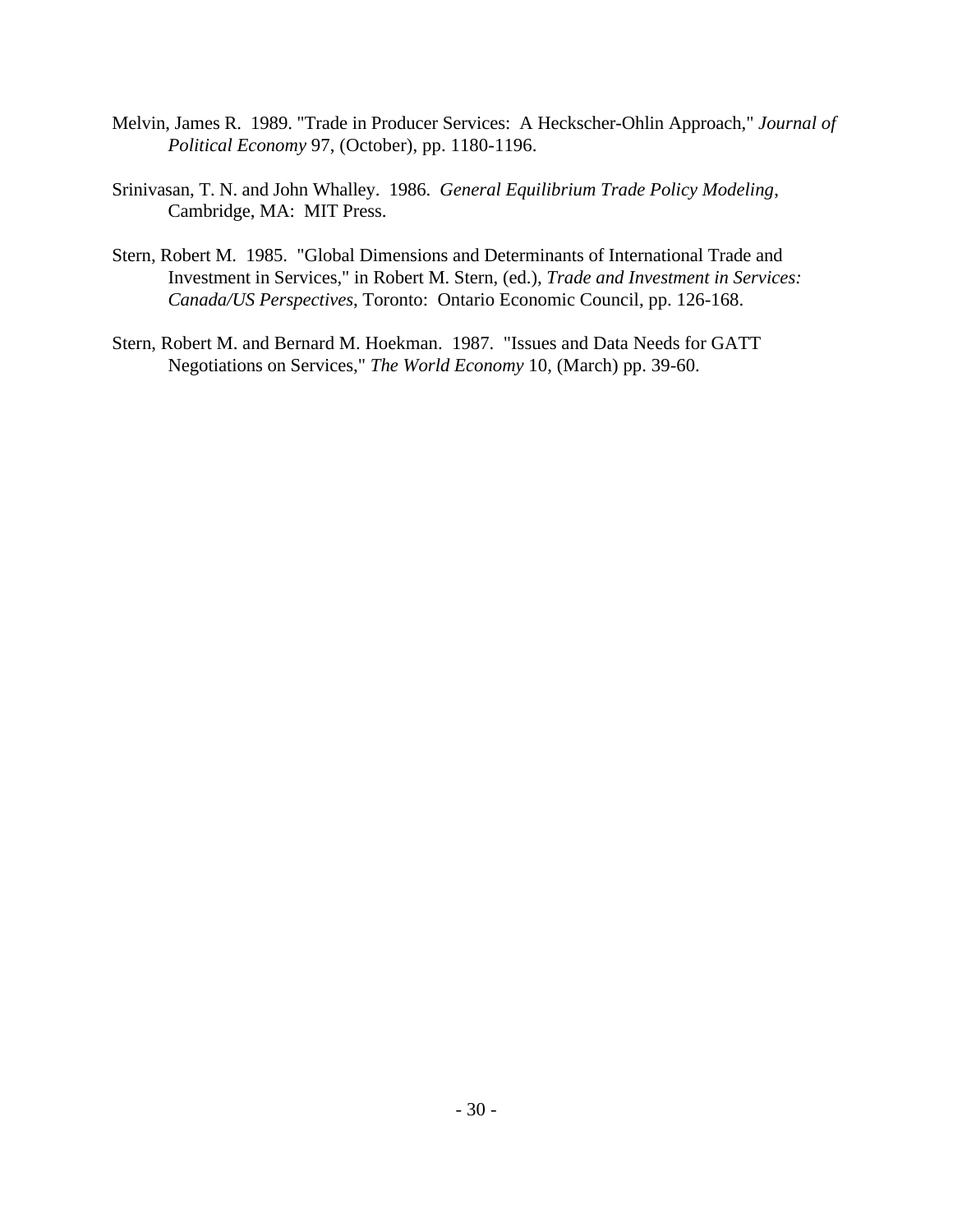| ۰<br>ш       | C |
|--------------|---|
| <b>TABLI</b> |   |
|              | ì |
|              | ı |
|              |   |

Average Tariffs for Service Sectors Average Tariffs for Service Sectors (in Percent) (in Percent)

|                       |                          |                            | <b>ISIC Sector</b> |               |                   |                      |
|-----------------------|--------------------------|----------------------------|--------------------|---------------|-------------------|----------------------|
| Country/Region        | Construction             | Whl. Trade                 | Transportation     | Fin. Services | Pers. Services    | Average              |
|                       | $\widehat{\mathfrak{G}}$ | $\widehat{\circ}$          |                    | @             | $\widehat{\odot}$ |                      |
| <b>Jnited States</b>  | 5.0                      | 4.6                        | 111.4              | 21.7          | 51.7              | 71.6                 |
| Canada                | 0.9                      | 0.6                        | 117.7              | 25.9          | 40.2              | 57.8                 |
| Mexico                | 24.0                     |                            | 152.3              | 40.9          | 29.8              | 78.4                 |
| Europe                | 0.0                      | $21.2$<br>9.4              | 170.8              | 25.2          | 24.1              |                      |
| Japan                 | 5.0                      |                            | 142.0              | 28.9          |                   | 91.8<br>71.0<br>53.7 |
| Asian NICs            | 0.6                      | $49.0$<br>$49.0$<br>$69.0$ | 100.2              | 18.5          | 32.3<br>20.7      |                      |
| Australia-New Zealand | $\tilde{\circ}$          |                            | 183.0              | 26.1          | 27.3              | 105.9                |
| Other Trading Nations | တ်<br>ပဲ<br>$\sim$       | 28.1                       | 162.3              | 45.3          | 42.2              | 110.2                |
| Average               | <u>ი</u><br>თ            | 0.<br>හ                    | 139.2              | 26.4          | 30.2              | 78.2                 |
|                       |                          |                            |                    |               |                   |                      |

Source: Adapted from Hoekman (1996) Source: Adapted from Hoekman (1996)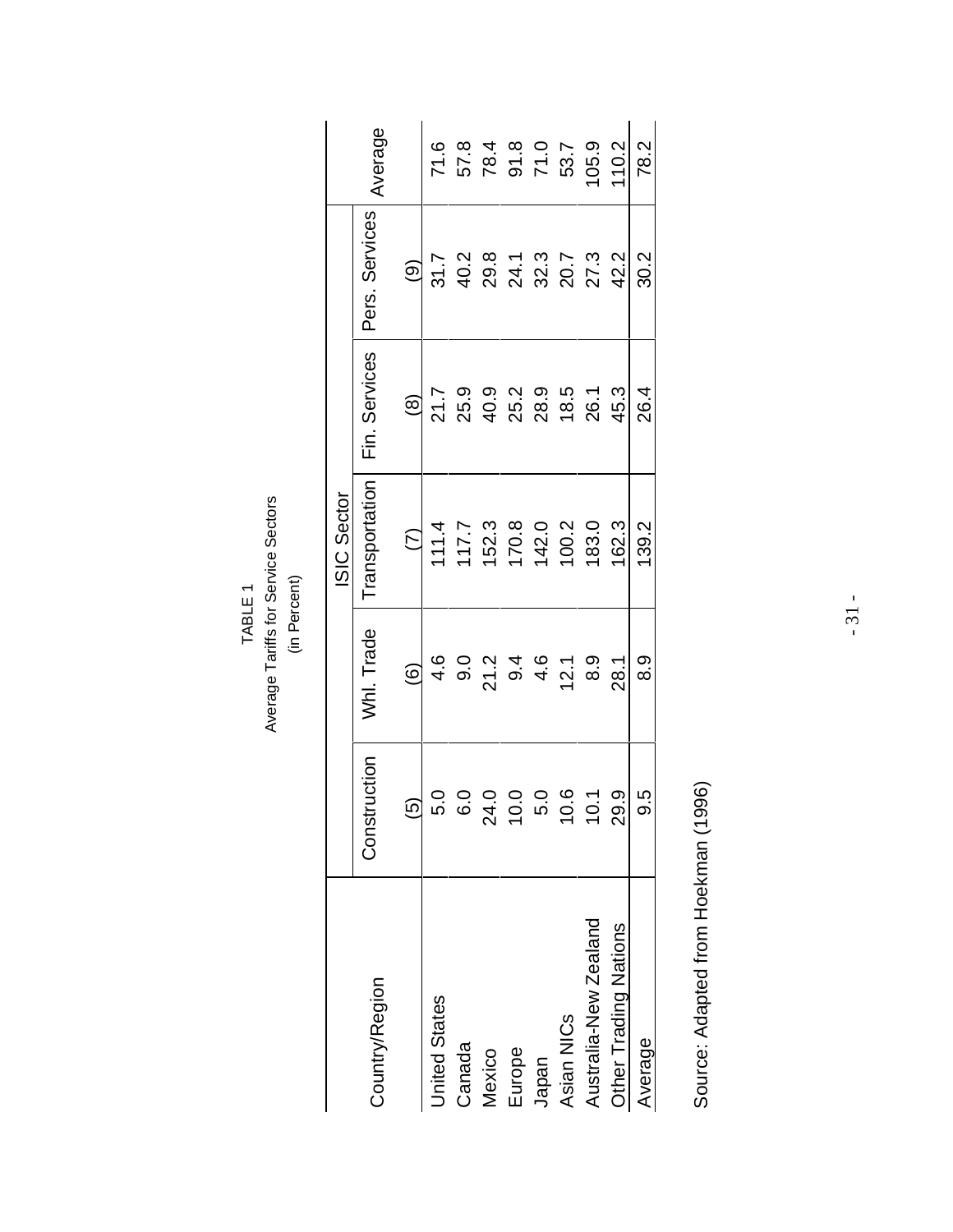#### TABLE 2 CHANGES IN COUNTRY IMPORTS, EXPORTS, TERMS OF TRADE, WELFARE AND RETURN TO LABOR AND CAPITAL (Trade in Millions of U.S. Dollars)

|                                                  | Imports* | Exports* | Terms of Trade                                                 |         | <b>Equivalent Variation</b> | Wage Rate   | Return to Capital |
|--------------------------------------------------|----------|----------|----------------------------------------------------------------|---------|-----------------------------|-------------|-------------------|
| Country                                          |          |          | Pct. Change                                                    | Percent | Millions                    | Pct. Change | Pct. Change       |
|                                                  | (2)      | (3)      | (4)                                                            | (5)     | (6)                         | (7)         | (8)               |
|                                                  |          |          | A. Base Case with Monopolistic Competition, Variety, and Scale |         |                             |             |                   |
| <b>United States</b>                             | 19,925.4 | 18,921.7 | 0.2                                                            | 0.5     | 25,813.7                    | 0.2         | (0.1)             |
| Canada                                           | 3,457.9  | 3,587.6  | $-0.1$                                                         | 0.7     | 3,979.2                     | 0.4         | 0.0               |
| Mexico                                           | 1,575.0  | 1,658.4  | $-0.2$                                                         | 2.1     | 4,985.8                     | 0.3         | 0.3               |
| Europe                                           | 16,019.6 | 15,588.7 | 0.1                                                            | 0.4     | 28,718.4                    | 0.1         | 0.0               |
| Japan                                            | 10,276.6 | 11,312.5 | $-0.3$                                                         | 0.4     | 12,500.8                    | 0.2         | 0.3               |
| Asian NICs                                       | 6,142.5  | 5,944.6  | 0.1                                                            | 1.0     | 4,909.3                     | 0.7         | 0.3               |
| Australia/NZ                                     | 2,742.7  | 2,955.5  | $-0.4$                                                         | 1.9     | 3,846.6                     | 0.3         | 0.5               |
| Other NICs                                       | 5,461.2  | 5,833.4  | $-0.3$                                                         | 0.7     | 8,352.6                     | 0.2         | 0.4               |
| B. Variety Effects Removed in Services           |          |          |                                                                |         |                             |             |                   |
| <b>United States</b>                             | 19,933.7 | 18,910.9 | 0.2                                                            | 0.5     | 26,418.2                    | 0.1         | (0.1)             |
| Canada                                           | 3,455.6  | 3,584.2  | $-0.1$                                                         | 0.5     | 3,111.9                     | 0.4         | 0.0               |
| Mexico                                           | 1,566.8  | 1,654.6  | $-0.2$                                                         | 1.2     | 2,817.1                     | 0.4         | 0.3               |
| Europe                                           | 16,027.2 | 15,595.0 | 0.1                                                            | 0.5     | 31,508.5                    | 0.1         | 0.0               |
| Japan                                            | 10,273.2 | 11,355.9 | $-0.3$                                                         | 0.5     | 13,963.9                    | 0.2         | 0.3               |
| Asian NICs                                       | 6,191.7  | 5,938.0  | 0.1                                                            | 0.8     | 4,196.9                     | 0.6         | 0.2               |
| Australia/NZ                                     | 2,737.8  | 2,957.1  | $-0.4$                                                         | 1.5     | 2,979.5                     | 0.3         | 0.5               |
| Other NICs                                       | 5,454.5  | 5,837.5  | $-0.3$                                                         | 0.7     | 8,337.0                     | 0.3         | 0.4               |
| C. Variety and Scale Effects Removed in Services |          |          |                                                                |         |                             |             |                   |
| <b>United States</b>                             | 19,572.2 | 18,582.7 | 0.2                                                            | 0.5     | 24,943.9                    | 0.1         | (0.1)             |
| Canada                                           | 3,250.9  | 3,362.6  | $-0.1$                                                         | 0.4     | 2,330.4                     | 0.4         | 0.0               |
| Mexico                                           | 1,550.2  | 1,640.7  | $-0.2$                                                         | 1.1     | 2,712.8                     | 0.4         | 0.3               |
| Europe                                           | 15,892.3 | 15,460.0 | 0.1                                                            | 0.4     | 30,117.3                    | 0.1         | 0.0               |
| Japan                                            | 10,169.9 | 11,221.3 | $-0.3$                                                         | 0.4     | 12,660.0                    | 0.2         | 0.3               |
| Asian NICs                                       | 5,952.1  | 5,623.5  | 0.1                                                            | 0.7     | 3,523.2                     | 0.5         | 0.2               |
| Australia/NZ                                     | 2,712.4  | 2,930.3  | $-0.4$                                                         | 1.4     | 2,737.3                     | 0.3         | 0.5               |
| Other NICs                                       | 5,431.7  | 5,793.7  | $-0.3$                                                         | 0.7     | 7,938.8                     | 0.2         | 0.3               |
| D. Perfect Competition in Services               |          |          |                                                                |         |                             |             |                   |
| <b>United States</b>                             | 19,663.4 | 18,821.1 | 0.2                                                            | 0.4     | 22,627.2                    | 0.1         | (0.1)             |
| Canada                                           | 3,383.5  | 3,453.3  | $\mathsf 0$                                                    | 0.6     | 3,398.5                     | 0.3         | $0.0\,$           |
| Mexico                                           | 1,544.1  | 1,623.0  | $-0.2$                                                         | 2.0     | 4,826.9                     | 0.3         | 0.2               |
| Europe                                           | 16,053.9 | 15,586.1 | 0.1                                                            | 0.4     | 26,426.9                    | 0.1         | (0.1)             |
| Japan                                            | 10,133.0 | 10,962.7 | $-0.2$                                                         | 0.4     | 11,777.8                    | 0.2         | 0.2               |
| Asian NICs                                       | 6,270.3  | 6,135.3  | 0.1                                                            | 0.9     | 4,556.2                     | 0.4         | 0.2               |
| Australia/NZ                                     | 2,668.1  | 2,851.4  | $-0.3$                                                         | 1.8     | 3,633.5                     | 0.3         | 0.4               |
| Other NICs                                       | 5,419.6  | 5,754.8  | $-0.2$                                                         | 0.7     | 7,928.8                     | 0.2         | 0.3               |

\*Exports and imports valued in U.S. dollar base period prices.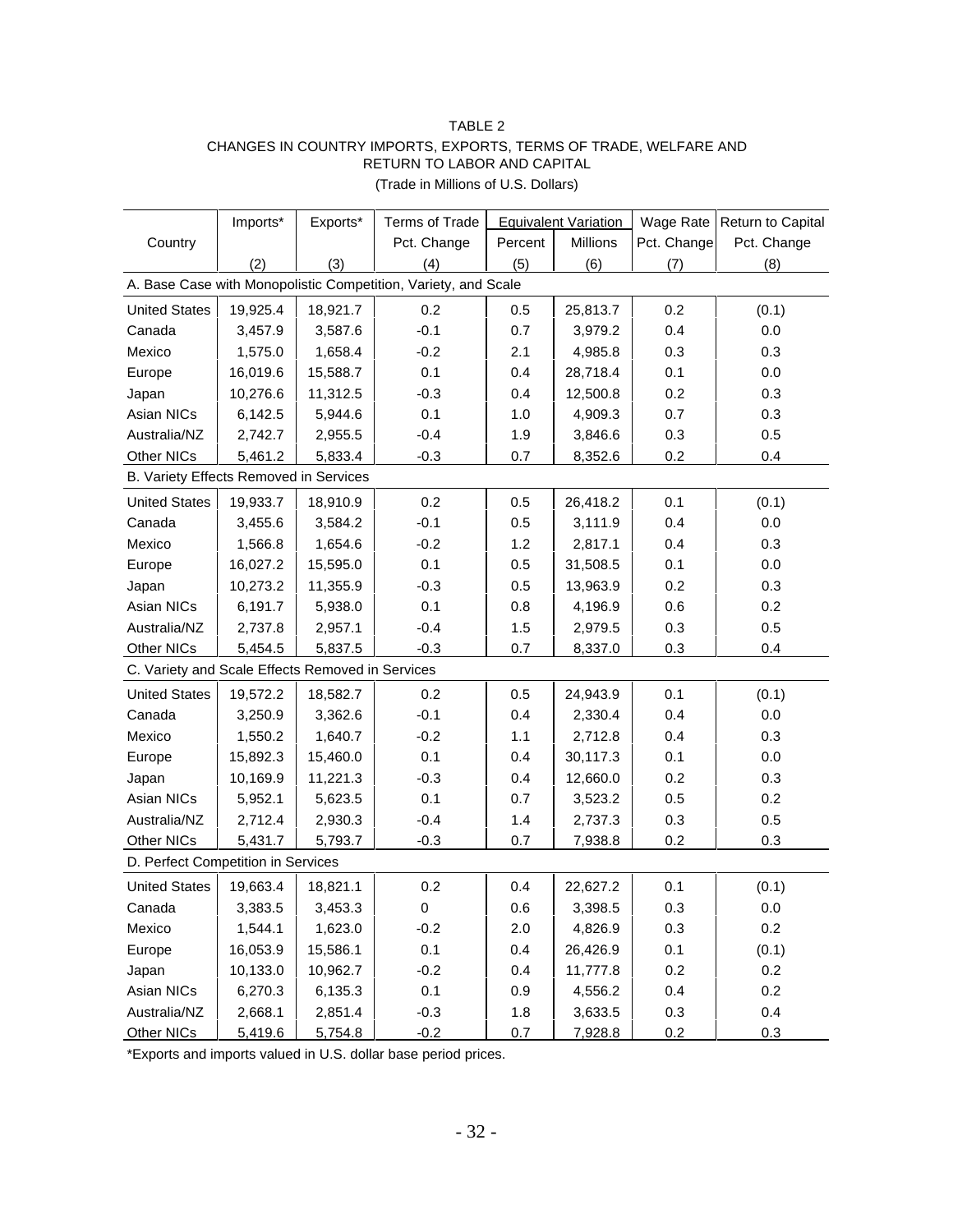TABLE 3 TABLE 3

# EFFECTS ON TRADE IN THE SERVICES SECTORS,<br>COMPARISON ACROSS SCENARIOS IN SELECTED COUNTRIES COMPARISON ACROSS SCENARIOS IN SELECTED COUNTRIES PERCENTAGE CHANGES IN EXPORTS AND IMPORTS PERCENTAGE CHANGES IN EXPORTS AND IMPORTS EFFECTS ON TRADE IN THE SERVICES SECTORS,

|                      |                    |                  | Exports                 |                        |                                   |                                                                      | Imports                          |                                                    |
|----------------------|--------------------|------------------|-------------------------|------------------------|-----------------------------------|----------------------------------------------------------------------|----------------------------------|----------------------------------------------------|
|                      | Scen. A            | Scen. B          | Scen. C                 | Scen.D                 | Scen. A                           | Scen. B                                                              | Scen. C                          | Scen. D                                            |
| Country ISIC Sector  | Base Case          | Exc. Variety     | Exc. Variety &<br>Scale | Competition<br>Perfect | Base Case                         | Exc. Variety                                                         | Exc. Variety &<br>Scale          | Competition<br>Perfect                             |
|                      | $\widehat{\omega}$ | ල                | $\widehat{f}$           | $\overline{6}$         | $\widehat{\circ}$                 | $\widehat{\in}$                                                      | $\circledcirc$                   | $\circledcirc$                                     |
| UNITED STATES        |                    |                  |                         |                        |                                   |                                                                      |                                  |                                                    |
| 5 Construction       | $\frac{4}{3}$      | $4.\overline{8}$ | 4.7                     | 4.8                    | 4.2                               |                                                                      | 4.3                              | 4.0                                                |
| 6 Wholesale Trade    | 6.4                | 6.4              | 6.3                     | 6.4                    | 3.5                               | $4\frac{1}{3}$<br>$6\frac{1}{3}$<br>$6\frac{1}{3}$<br>$6\frac{1}{3}$ |                                  |                                                    |
| 7 Transportation     | 40.6               | 40.8             |                         | 40.5                   | 34.7<br>0.2                       |                                                                      | $3.5$ 0.1                        | $344$<br>$0.1$                                     |
| 8 Financial Services | (0.2)              | (0.2)            | $40.3$<br>$(0.3)$       | (0.5)                  |                                   |                                                                      |                                  |                                                    |
| 9 Personal Services  | <u>(ດິ</u>         | (0.5)            | (0.6)                   |                        | 0.5                               | $\overline{a}$                                                       | 0.4                              | $\frac{3}{2}$                                      |
| EUROPE               |                    |                  |                         |                        |                                   |                                                                      |                                  |                                                    |
| 5 Construction       | 3.8                | 3.8              | 3.7                     | 3.7                    |                                   | 7.4                                                                  |                                  |                                                    |
| 6 Wholesale Trade    | 6.7                | 6.7              | 6.6                     | $6.6\,$                | 7.4<br>6.7                        | 6.6                                                                  | 7.5<br>6.7                       | $7.3$<br>6.7                                       |
| 7 Transportation     | 37.4               | 37.5             |                         |                        | 38.4                              | $38.4$<br>0.0                                                        | $38.6$<br>(0.1)                  | 37.8<br>0.0                                        |
| 8 Financial Services | (0.1)              | (0.1)            | $37.2$<br>(0.1)         | $37.9$<br>(0.1)        |                                   |                                                                      |                                  |                                                    |
| 9 Personal Services  | (0.4)              | (0.4)            | (0.4)                   | (0.4)                  | $\frac{3}{2}$                     | $0.\overline{3}$                                                     | 0.2                              | 0.3                                                |
| ASIAN NICS           |                    |                  |                         |                        |                                   |                                                                      |                                  |                                                    |
| 5 Construction       | 3.6                | 3.5              | 3.6                     |                        |                                   | 7.8                                                                  |                                  |                                                    |
| 6 Wholesale Trade    | 4.4                | 4.2              |                         | $3.5$<br>$4.5$         |                                   |                                                                      |                                  |                                                    |
| 7 Transportation     | 48.1               | 47.2             | 47.9                    | 40.9                   | $7.7$<br>$7.9$<br>$21.7$<br>$0.9$ | $7.9$<br>22.4                                                        | $7.5$<br>$7.5$<br>$2.7$<br>$0.7$ | $7\frac{2}{4}$<br>$7\frac{1}{4}$<br>$0.4$<br>$0.4$ |
| 8 Financial Services | (0.7)              | (0.7)            | (0.7)                   | (0.5)                  |                                   | $\frac{8}{2}$                                                        |                                  |                                                    |
| 9 Personal Services  | (0.5)              | (0.4)            | (0.6)                   | (0.4)                  | $\overline{0.7}$                  | 0.6                                                                  | 0.6                              | 0.3                                                |